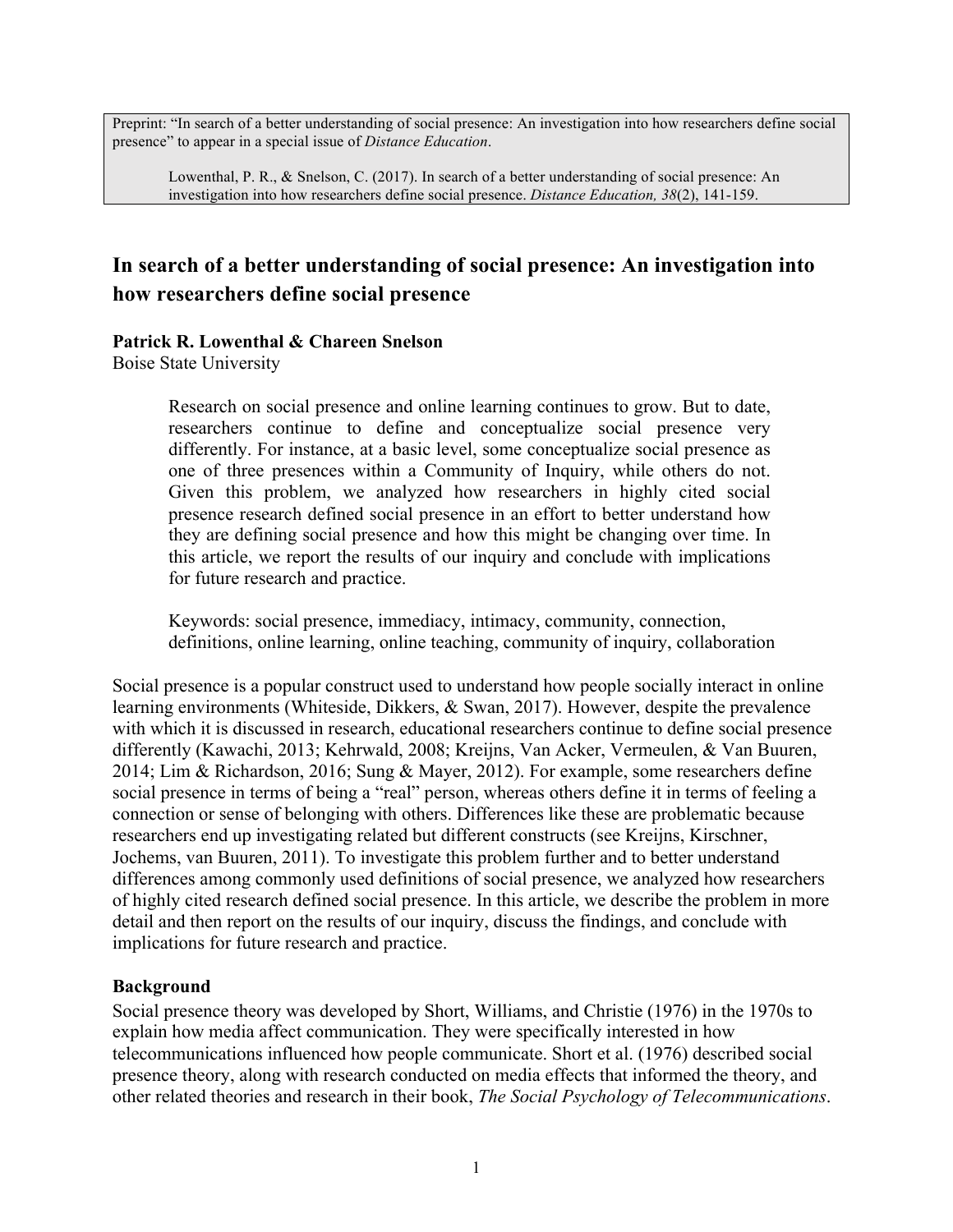In their book, Short et al. (1976) defined social presence as the "degree of salience of the other person in the interaction and the consequent salience of the interpersonal relationships" (p. 65); in other words, they conceptualized social presence as the degree to which a person perceives another person (or persons) as being salient when communicating. They conceptualized social presence primarily as a quality of a communication medium. They argued that communication media differ in their degree of social presence and that these differences influence how people communicate. Short et al. thought that people perceive some media as having a higher degree of social presence (e.g., video) than other media (e.g., audio); they also believed that media with a high degree of social presence are perceived as sociable, warm, and personal, whereas media with a low degree of social presence are perceived as less personal. Short et al. also found that social presence was influenced by such things as one's apparent distance (i.e., sense of being "there") and realness (p. 74).

In the 1980s, researchers began studying the effects that text-based asynchronous computer-mediated communication (CMC), like email, had on communication in the workplace. Most researchers at this time came to the conclusion that CMC was an inherently antisocial and impersonal communication medium (Walther, 1996; Walther, Anderson, & Park, 1994). Many of these researchers used social presence theory, or other cues-filtered out theories, to situate and inform their findings. They argued that CMC was a lean medium, lacking the nonverbal and relational cues common in face-to-face communication. Due to the absence of nonverbal and relational cues, researchers concluded that CMC was better suited for task-oriented communication than interpersonal-oriented communication (Walther & Parks, 2002).

During the 1990s, as people gained more experience using text-based asynchronous CMC, many began to question the technologically deterministic perspective that CMC was inherently an antisocial and impersonal medium. Walther (1992) even argued that people are social by nature and that given enough time, people would find ways to socially interact, even with text-based asynchronous CMC. Further, as educators gained more experience using CMC (e.g., web-based bulletin boards and email) in educational settings—settings that rely heavily on social interaction—they found that even without nonverbal cues, people were able to establish themselves as "real" people and therefore use the communication medium socially (Gunawardena, 1995; Gunawardena & Zittle, 1997). In fact, Gunawardena (1995) argued that:

research on social presence and CMC has indicated that despite the low social bandwidth of the medium, users of computer networks are able to project their identities whether "real" or "pseudo," feel the presence of others online, and create communities with commonly agreed on conventions and norms that bind them together to explore issues of common interest. (p. 156)

Building upon the belief that CMC can support social interaction and that education is inherently a social activity, during the late 1990s Garrison and his colleagues popularized the concept of social presence by including it as one of three key types of presence in their Community of Inquiry (CoI) framework. Garrison et al. (2000) posited that a meaningful educational experience occurs in a community comprised of teachers and students through the interaction of social presence, teaching presence, and cognitive presence. Garrison et al. (2000), having moved past the technologically deterministic perspective of CMC, were interested in both how to use computer conferences for educational purposes and how to identify each of the three presences in the CoI framework within computer conferences. As such, their definition of social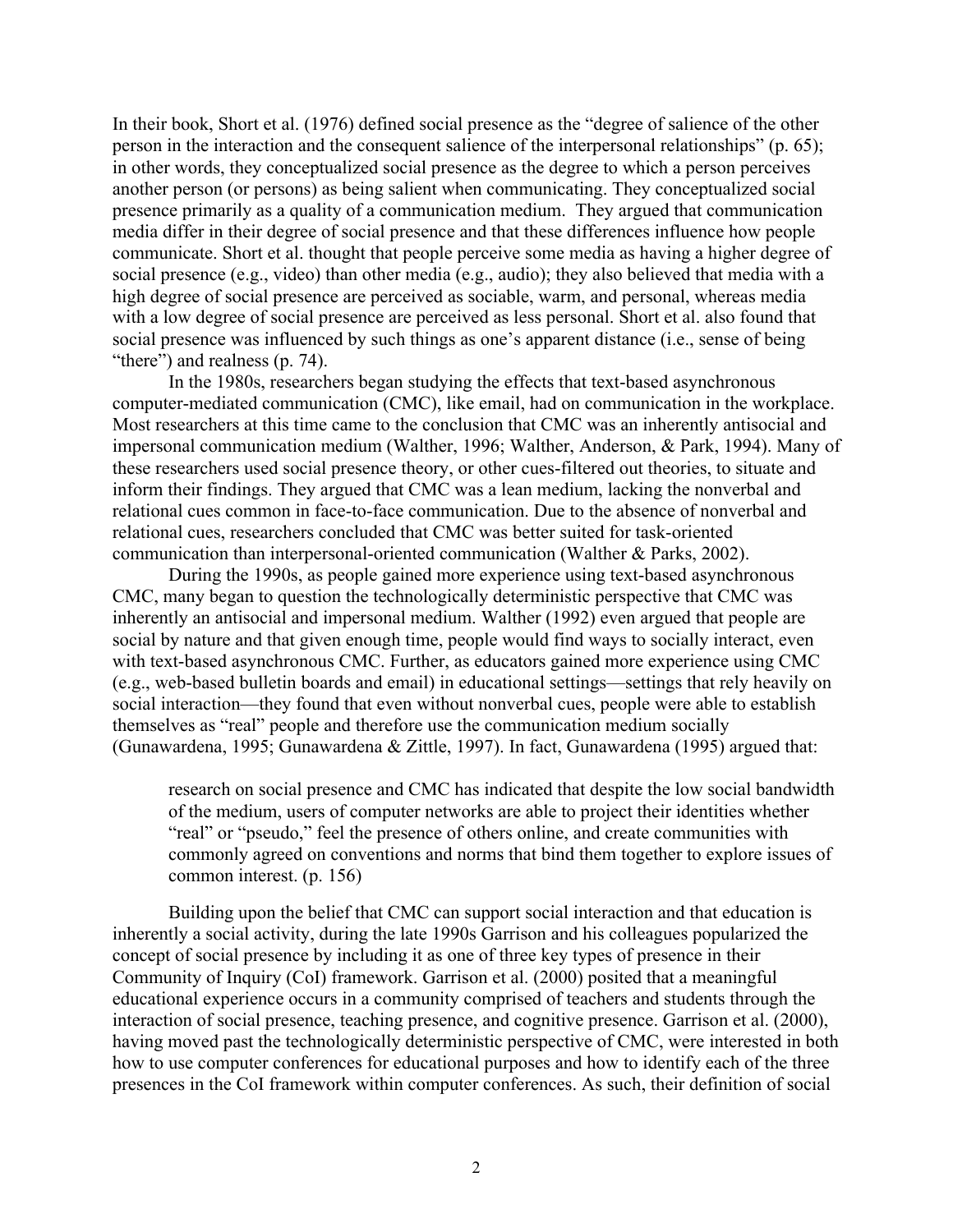presence as "the ability of learners to project themselves socially and affectively into a community of inquiry" (Rourke et al., 1999, p. 50) was likely influenced by their research goals.

The Community of Inquiry framework remains one of the most popular frameworks for online learning. As of March 2017, Garrison, Anderson, and Archer's (2000) original CoI article had been cited over 3,900 times according to Google Scholar (see goo.gl/raxVbv). Despite its popularity, it is important to remember that the CoI framework still has its critics—most of whom, question whether social presence is essential for a meaningful educational experience (see Annand, 2011; Rourke & Kanuka, 2009; Xin, 2012)—and that research continues to be conducted on social presence and online learning that is not grounded in the CoI framework.

How people think about, talk about, and research social presence has changed a bit over the years. For instance, in a general sense, social presence began as a quality of a communication medium but was reconceptualized as being more dependent on the behaviors one uses (e.g., immediacy behaviors) and/or the degree to which one perceives another person(s) as being "real" and "there" when using a communication medium (e.g., CMC). Whether conceptualized as a part of a CoI or not, social presence remains a central construct in online learning (Whiteside, Dikkers, & Swan, 2017). We posit, though, that once one takes a closer look at how people write about social presence, they will see less consensus among the definitions they use.

Over the past few years, the first author has argued that definitions of social presence tend to fall on a continuum (see Lowenthal, 2009, 2012). On one side, there are definitions that take a less emotional understanding of being "real" and "there." These definitions tend to interpret being "real" simply in terms of whether one senses that he or she is talking to a human being and not a machine; they also tend to interpret being "there" in terms of whether one senses that the other person(s) they are talking to is present and actively engaged. On the other end of the continuum are definitions that tend to interpret being "real" and "there" in more emotional terms. These definitions tend to interpret being "real" in terms of understanding what makes a person unique or authentic (e.g., in terms of identity, personality, persona etc…); they also tend to interpret being "there" in terms of whether another person(s) is present in a supportive and caring sense.

While useful in a broad sense, this explanation oversimplifies how researchers define and in turn understand social presence. For instance, scholars might think of being "real" in an emotional sense but being "there" in a less emotional sense (see Kehrwald, 2008). Further, and perhaps more importantly, is that this explanation fails to take into consideration all of the other ways that researchers think about social presence. For instance, some researchers think of social presence in terms of one-to-one communication, while others conceptualize it as one-to-many or many-to-many; some researchers think about social presence in terms of behaviors one projects, while others think about social presence in terms of the perceptions one has of others when communicating; still others talk about social presence in terms of connecting or even belonging. To illustrate this point, Table 1 lists five different definitions of social presence used by online researchers—only one of which conceptualized social presence terms of a community of inquiry. Given complexities like these, we set forth to better understand how researchers define social presence.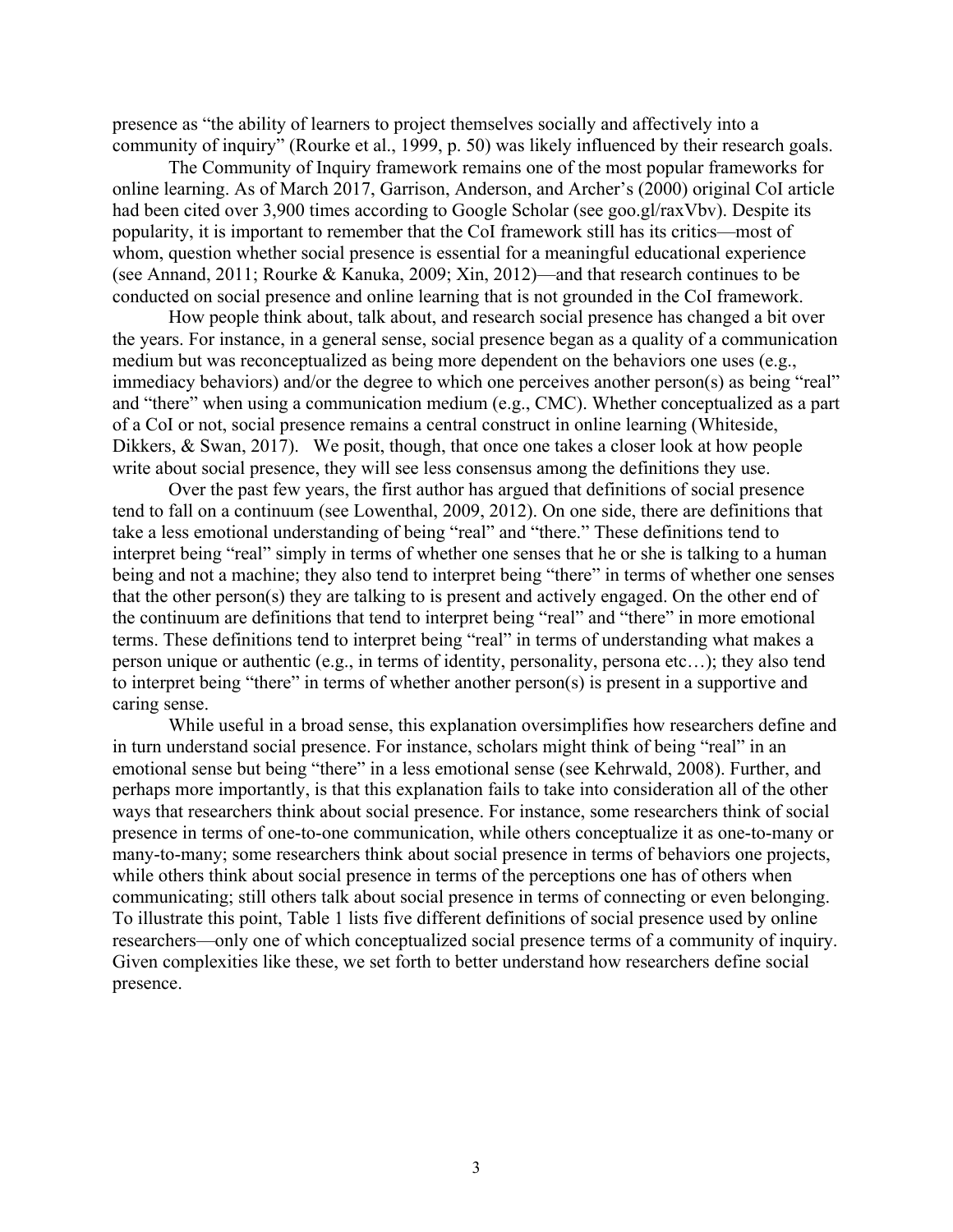**Table 1** *Examples of Social Presence Definitions*

#### **Selected Definitions**

#### **Being there**

**"**the degree of salience (i.e., quality or state of "being there") between two communicators" (Dunlap & Lowenthal, 2009)

### **Being real**

"The degree to which a person is perceived as "real" in mediated communication" (Gunawardena & Zittle, 1997)

### **Projecting**

"the ability of learners to project themselves socially and affectively into a community of inquiry" (Rourke et al., 1999)

### **Connecting**

"The degree of feeling, perception, and reaction of being connected on CMC to another intellectual entity" (Tu, 2002)

### **Belonging**

"A student's sense of being in and belonging in a course and the ability to interact with other students and an instructor" (Picciano, 2002)

# **Method**

Given the overall popularity of social presence—and yet various ways researchers define it—we investigated how researchers, in highly cited articles, defined social presence. The goal of this exploratory study was to better understand just how differently highly cited researchers defined social presence. The following research questions guided our study:

- Research Question 1: How do researchers define social presence in highly cited social presence research?
- Research Question 2: How prevalent is the Community of Inquiry framework in highly cited social presence research?
- Research Question 3: How have highly cited researchers changed their definition over time?

To answer these questions, we used Google Scholar to identify the top 50 cited articles or book chapters using the search terms "social presence." We chose to use Google Scholar because we wanted a comprehensive, yet easily accessible, way to identify highly cited scholarship. It is important to note that we use the term "research" and "researcher" in a general sense throughout this article; for the purposes of this study, we were interested in highly cited scholarship, whether that be primary empirical research or other types of scholarship (e.g., literature reviews).

We downloaded a copy of each article and noted how the researcher(s) defined social presence. One researcher initially coded the definitions we identified in each article. The researcher began with some predetermined codes based on the literature—specifically, "being there," "being real," "connection," "belonging" (see Lowenthal, 2009 2012, Lowenthal & Dunlap, 2014)—and then, using an open coding approach, added additional codes as they emerged from the data. However, after the initial analysis, we noticed that the search terms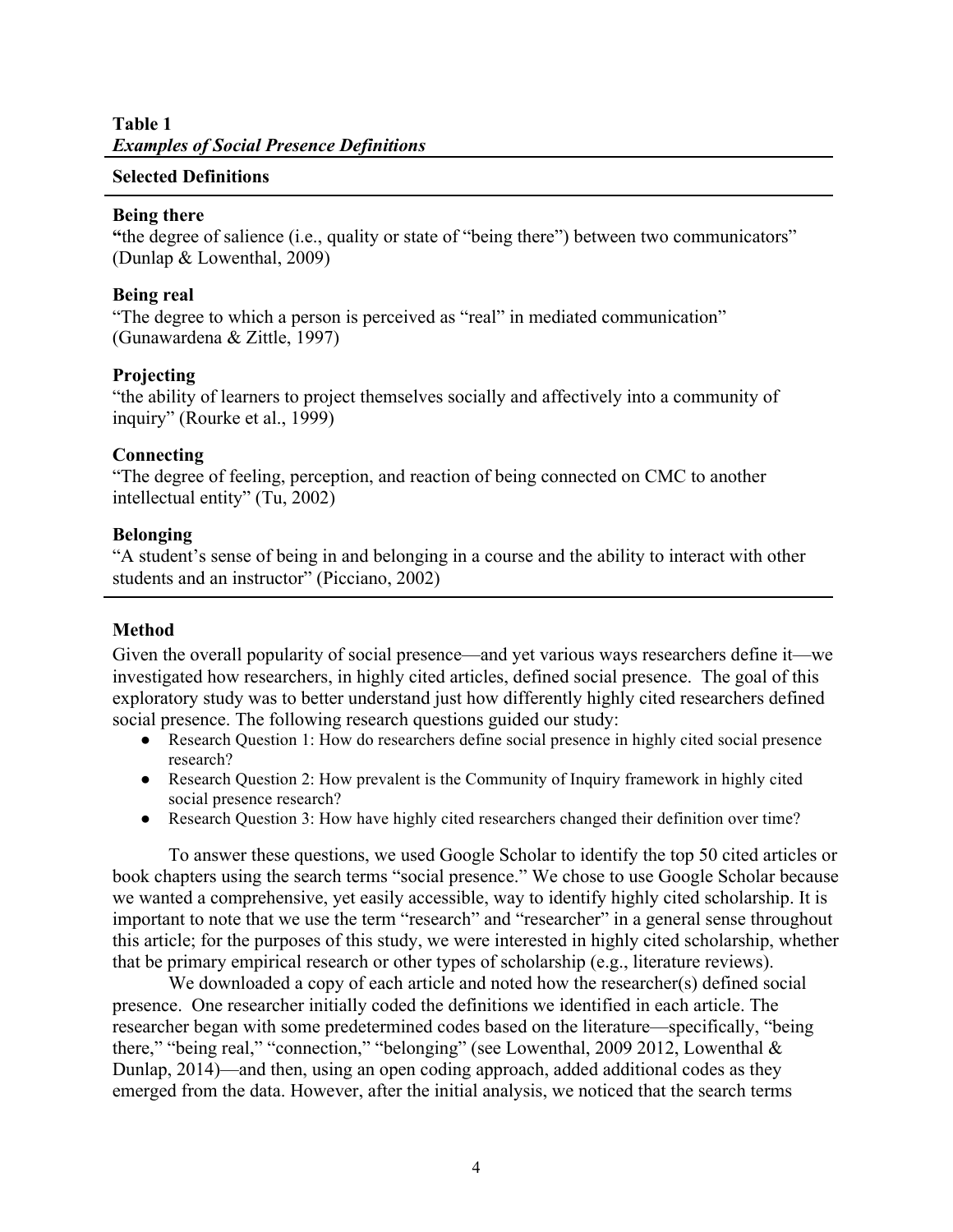"social presence" identified articles that focused on "social presence" in other contexts (e.g., gaming or online shopping). While there are benefits of thinking about social presence in other contexts, we were interested in learning more about how researchers of online learning in particular think about and write about social presence. Thus, we conducted a second search on Google Scholar, using the search terms "social presence," but we immediately removed articles (22 in all) that did not focus on social presence and online learning; we ended up searching the first ten pages of Google Scholar to ensure we had identified all highly cited articles or book chapters on social presence and online learning (see the Appendix for a list of the articles and book chapters included in the final analysis). This time, a second researcher coded the definitions using the codes previously generated from the first analysis. After the initial analysis, weeks later, the researcher double-checked his coding by recoding each definition to ensure consistency.

This study, like all studies, has its limitations. First, in a few cases we determined that either the researcher(s) did not clearly define social presence or that the researcher(s) defined it in more than one way (e.g., by citing two or more different definitions from previous literature). Second, we intentionally narrowed the scope of our inquiry to highly cited articles and only those which focused on online learning. The possible issue with this approach is that it might only present the dominant perspective of how researchers of online learning define social presence and one that is highly influenced by the Community of Inquiry framework (we discuss this issue more later in this article). Despite these limitations, the purpose of this study was not to make generalizations about all social presence research or definitions. Instead, our purpose was to use an exploratory approach to better understand how researchers defined social presence, which we hoped would then open a dialogue about how researchers might define social presence in the future.

#### **Results and Discussion**

In the following section, we present the results of our inquiry and briefly discuss the results.

# *Research Question 1: How do researchers define social presence in highly cited social presence research?*

To better understand how researchers defined social presence, we looked to see if the definition(s) focused on (a) being salient, (b) being real, (c) being there, (d) projecting oneself, (e) a sense of connection, (f) a sense of belonging, and/or (g) a sense of community. We report and discuss the results for each below.

**Being salient:** 18 out of 50 (36%) researchers defined social presence in terms of being salient or salience (see Table 2). When doing so, each of these researchers cited the work of Short et al. (1976). For instance, So and Brush (2008, p. 320) stated:

Short, Williams, and Christie (1976) first introduced the concept of social presence in the field of social psychology and communication, and defined the term as the *"degree of salience of the other person in the interaction and the consequent salience of the interpersonal relationships"* (p. 65).

Taking a similar approach, Dunlap and Lowenthal (2009, p. 130) paraphrased Short et al. by explaining that: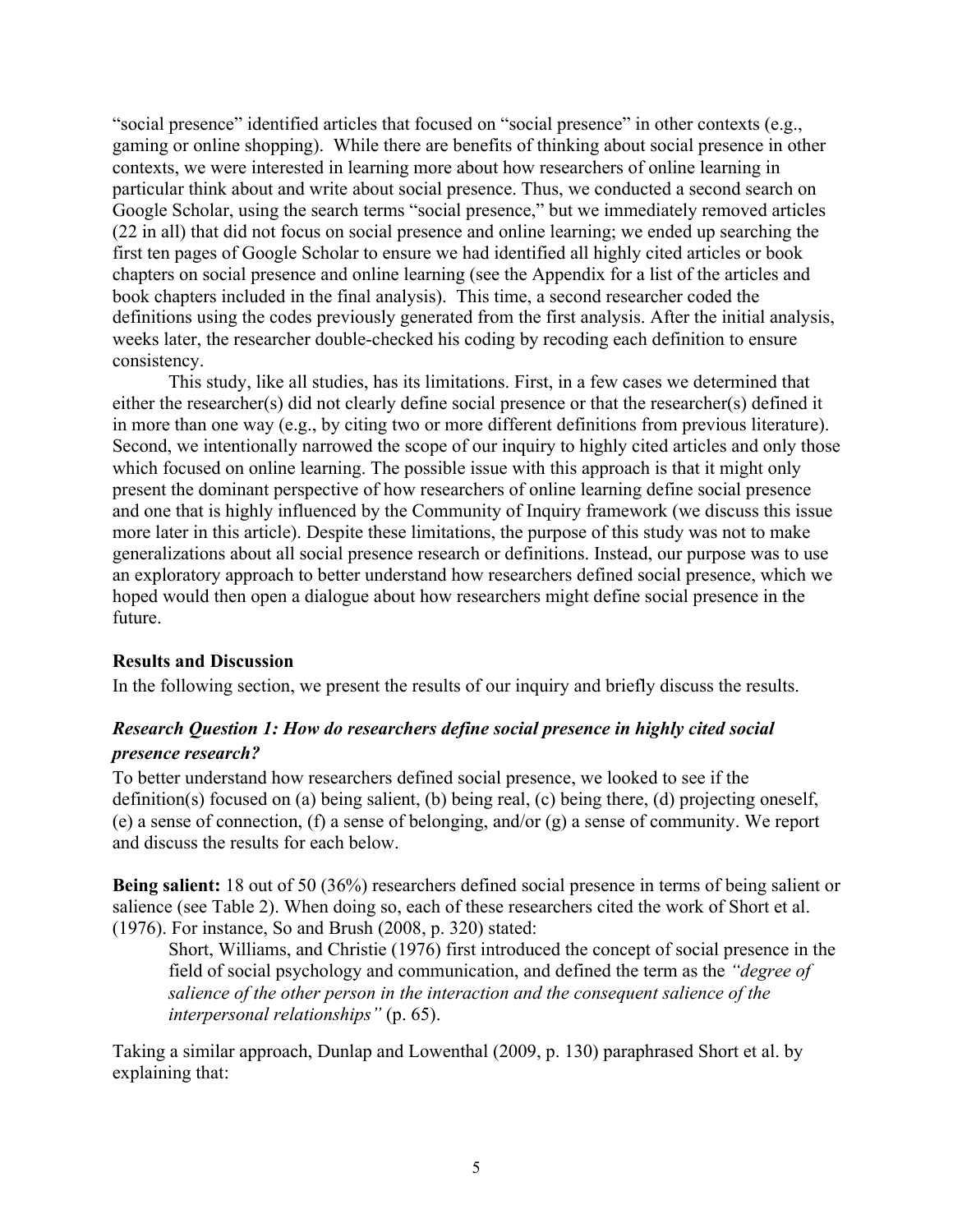social presence was used to describe the degree of salience (i.e., quality or state of "being there") between two communicators using a communication medium (Short, Williams, & Christie, 1976).

While the Oxford Dictionary defines salience as "the quality of being particularly noticeable or important; prominence" (see https://goo.gl/VfYZlL), researchers of social presence and online learning often think of salience simply as being "real" or being "there"; this trend is evident in definitions that define social presence as being "real" or being "there."

**Being Real:** 19 out of 50 (38%) researchers defined social presence in terms of being "real." The majority of the time when researchers defined social presence in terms of being "real," they cited or quoted one of the following definitions:

- Gunawardena (1995) "the degree to which a person is perceived as a "real person" in mediated communication" (p. 151);
- Gunawardena and Zittle (1997) "the degree to which a person is perceived as "real" in mediated communication" (p. 8);
- or Garrison et al. (2000) "the ability of participants in the Community of Inquiry to project their personal characteristics into the community, thereby presenting themselves to the other participants as 'real people'" (p. 89).

This is not that surprising; researchers often cite foundational literature, which in this context would be Gunawardena and Garrison et al. The appeal of Gunawardena's definition also could lie in its apparent simplicity. Rather than mention salience, Gunawardena simply reworded Short et al.'s original definition in simpler terms. For instance, Gunawardena and Zittle (1997) explained that,

Short et al., (1976) defined social presence as the 'degree of salience of the other person in the interaction and the consequent salience of the interpersonal relationships...' (p. 65). This means the degree to which a person is perceived as a "real person" in mediated communication. (p. 9)

Gunawardena, however, understood being "real" as more than simply perceiving that another is a real human being. A closer look at Gunawardena's social presence scale—which includes questions like, "I was able to form distinct individual impressions of some GlobalEd participants even though we communicated only via a text-based medium" (p. 15)—suggests that Gunawardena understood being a "real person" more in terms of getting to know another's personality and what makes someone an individual.

Garrison et al. (2000) cited Gunawardena's work. And like Gunawardena (1995), they defined social presence in terms of being real, but they specifically situated their definition of social presence within a Community of Inquiry and clarified that it is through projecting one's personal characteristics that one establishes oneself as a real person. It is important to note that unlike other fields (e.g., gaming or virtual reality), experienced online educators and online learners, like Gunawardena and Garrison et al., tend to assume that others in their class are real human beings (Kehrwald, 2008). So, when they talk about "being real," it is usually in terms with what makes people different, unique.

**Being There:** Only 8 out of 50 (16%) researchers defined social presence in terms of "being there." Those who did tended to paraphrase Short et al. and describe salience as a quality of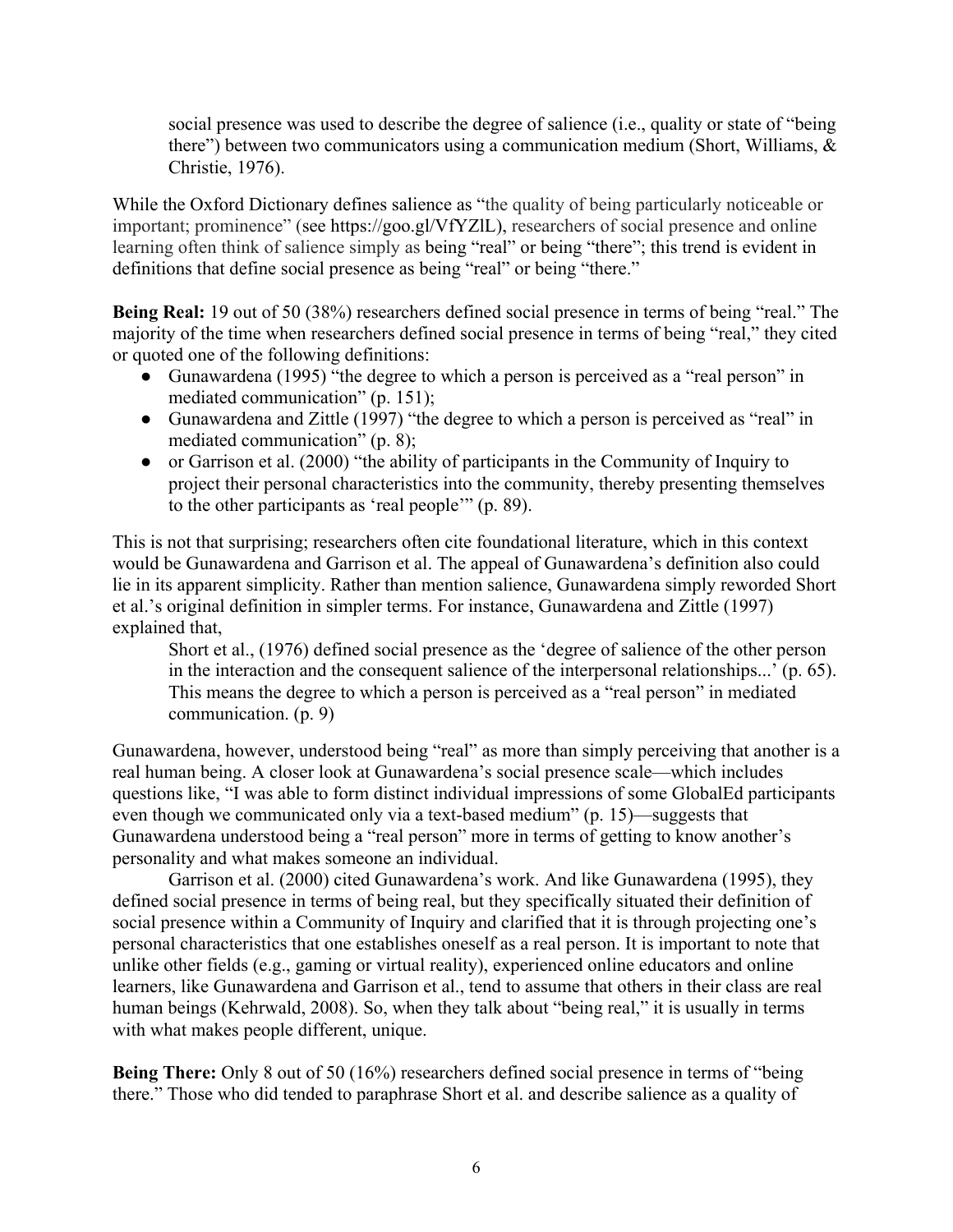being "there" (see Lowenthal, 2009 or Table 1). Describing salience as "being there," though, is also likely due to Short et al.'s (1976) comparison of social presence to the social psychology concept of immediacy. Short et al. (1976) described immediacy as "a measure of the psychological distance which a communicator puts between himself and the object of his communication, his addressee or his communication" (p. 72). They explained, "a person can convey immediacy or non-immediacy non-verbally as well as verbally (e.g., by physical proximity, formality of dress, and facial expression)" (p. 73). While not evident in the articles and book chapters in this sample, we have found that researchers of social presence and online learning often describe social presence in terms of immediacy. In fact, both Gunawardena and Zittle (1997) and Rourke, Anderson, Garrison, and Archer (1999) created instruments to measure social presence based on the literature on immediacy.

Some researchers, though, understand "being there" differently. Take for instance the following two examples from our sample:

- Rogers and Lea (2005): "Presence...broadly defined as the sense of 'being there in a mediated environment" (p. 151).
- Rovai (2002a): "'Social presence in cyberspace takes on more of a complexion of reciprocal awareness by others of an individual and the individual's awareness of others…to create a mutual sense of interaction that is essential to the feeling that others are there' (Cutler, 1995, p. 18)" (Social Presence Section).

Researchers like these—and others in fields like Human Computer Interaction—conceptualize social presence more in terms of "being with another" or what is sometimes called physical presence or co-presence or even telepresence (see Biocca, Harms, & Burgoon, 2003; Kreijns et al., 2011; Kreijns, et al., 2014; Lombard & Ditton, 1997).

**Projecting Oneself:** 22 out of 50 (44%) researchers defined social presence in terms of "projecting oneself" into a community—each one quoting or citing the CoI framework. While Gunawardena was one of the first researchers to talk about how projecting one's personality can create a sense of social presence, Garrison et al. (2000) helped popularize this idea when they defined social presence as "the ability of participants in the Community of Inquiry to project their personal characteristics into the community, thereby presenting themselves to the other participants as 'real people'" (p. 89). They later shortened this definition in their next article when they defined social presence "as the ability of learners to project themselves socially and affectively into a community of inquiry" (Rourke et al., 1999, p. 50). However, the following definitions illustrate how Garrison and his colleagues continued to make subtle changes to how they defined social presence over the years:

- Vaughan and Garrison (2005): "Social presence refers to the potential of participants to project themselves socially and emotionally (i.e., their personality) within the medium of communication (Garrison et al., 2000, p. 94)" (p. 2).
- Garrison (2007): "Social presence is described as the ability to project one's self and establish personal and purposeful relationships" (p. 63)
- Garrison, Cleveland-Innes, & Fung (2010): "We define social presence here as 'the ability of participants to identify with the community (e.g., course of study), communicate purposefully in a trusting environment, and develop inter-personal relationships by way of projecting their individual personalities' (Garrison, 2009)" (p. 32).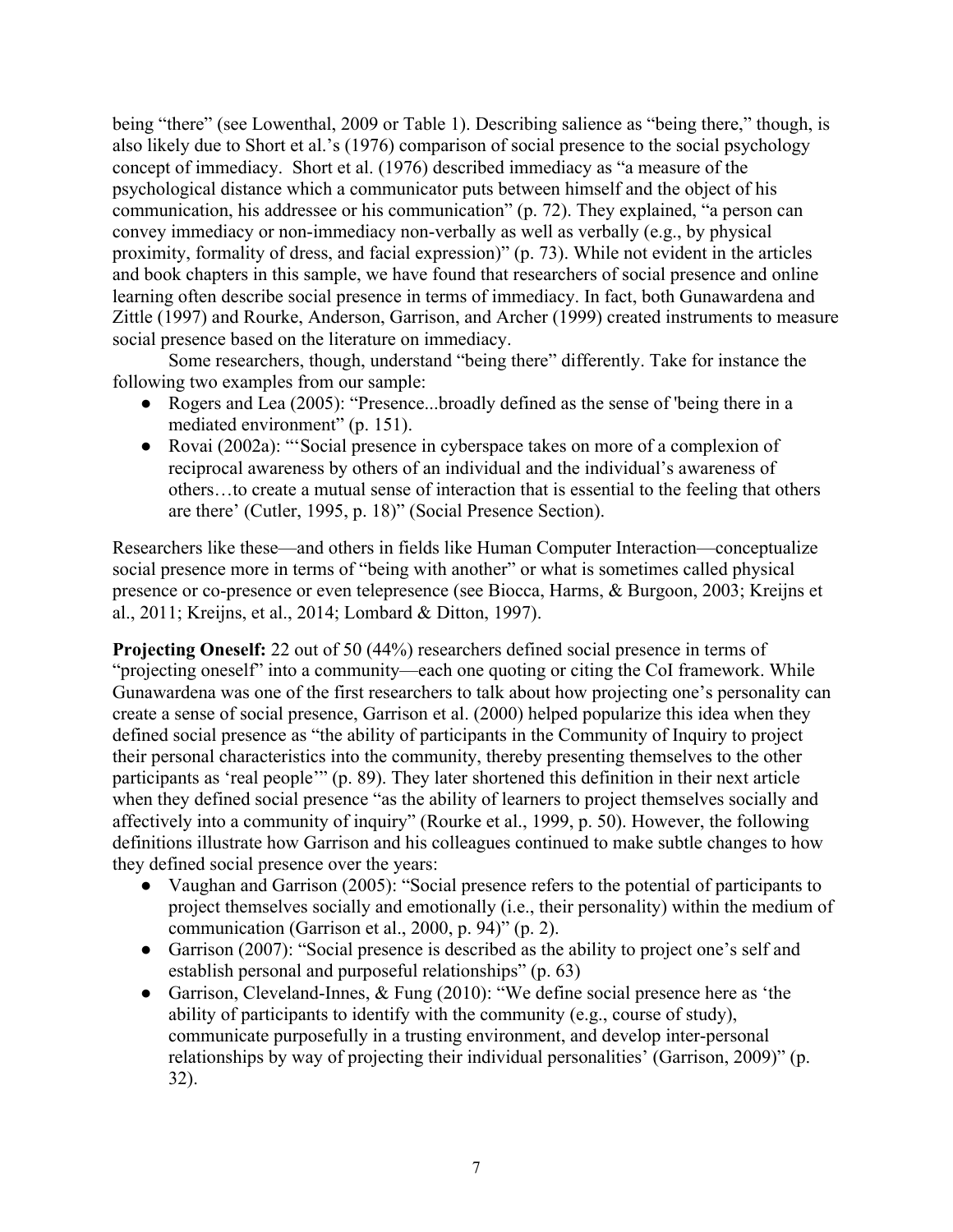Despite the subtle differences, when researchers defined social presence as "projecting oneself" into a community, they appear to be talking about projecting one's personality or identity into the course—which is another way of thinking about establishing oneself as a real person. While researchers of online learning rarely focus on social presence and identity as related or dependent constructs (for a few notable exceptions see Dennen, 2007; Rogers & Leas, 2005), conceptualizing social presence in terms of being "real" or projecting oneself socially and emotionally inevitably involves identity work. People develop multiple identities throughout their lives (Gee, 2003); these identities change and are influenced by one's context (Nasir  $\&$ Hand, 2006). Thus, when projecting one's identity into an online course, faculty and students must think about what identity they want to share, and are comfortable with sharing, and how adept they are at projecting this identity in what is often a primarily text-based environment. While some researchers have described this ability to effectively communicate in text-based environments as a type of literacy in and of itself (see, Dunlap, Bose, Lowenthal, York, Atkinson, & Murtagh, 2015; Whiteside, 2015), others have questioned the practice of understanding social presence—and what they see as a "perceptual phenomenon"—as an ability, as the Community of Inquiry framework has done over the years (Kreijns, et al., 2014, p. 7). In fact, Kreijns et al. are critical of those who maintain that "the competency to develop social presence *is* social presence" (p. 8).

**Connection:** 9 out of 50 (18%) researchers defined social presence in terms of "connection" or "connectedness." These definitions tended to describe social presence as a feeling of being socially and emotionally connected to others. The following are a few different examples:

- Swan and Shih (2005) "'Social presence,' the degree to which participants in computermediated communication feel affectively connected one to another, has been shown to be an important factor in student satisfaction and success in online courses" (p. 115).
- Swan et al. (2008) "Social presence refers to the degree to which learners feel socially and emotionally connected with others in an online environment" (p. 1).

These definitions focus more on people being joined together or linked in a social and emotional way than on one simply projecting his or her personality or sensing that another is "real" or even "there." A problem, though, with conceptualizing social presence in terms of connecting with others is that it becomes difficult to differentiate social presence from community (see Rovai, 2001, 2002a). Rovai (2002b), through years of research on classroom community in online courses, developed a Classroom Community Community Scale with two subscales, one focused on connectedness and one on learning; in other words, Rovai saw a sense of connectedness as being synonymous with a sense of community. Bolliger and Inan (2012) also differentiated a sense of connectedness from social presence (also see Slagter van Tryon & Bishop, 2009, 2012, for more on social connectedness in online learning). Thus, we contend that defining social presence in terms of connectedness is problematic because it blurs the lines between social presence and a sense of community.

**Belonging:** 11 out of 50 (22%) researchers defined social presence in terms of "belonging." Over the years, other researchers have also understood social presence in terms of belonging (see Caspi & Blau, 2008). In fact, Garrison, Anderson, and Archer (2010) explained, when reflecting on the CoI framework, that prior to the development of the CoI framework, "the research on social presence was a one dimensional construct associated with an emotional sense of belonging" (p. 7). However, within this sample, when researchers defined social presence in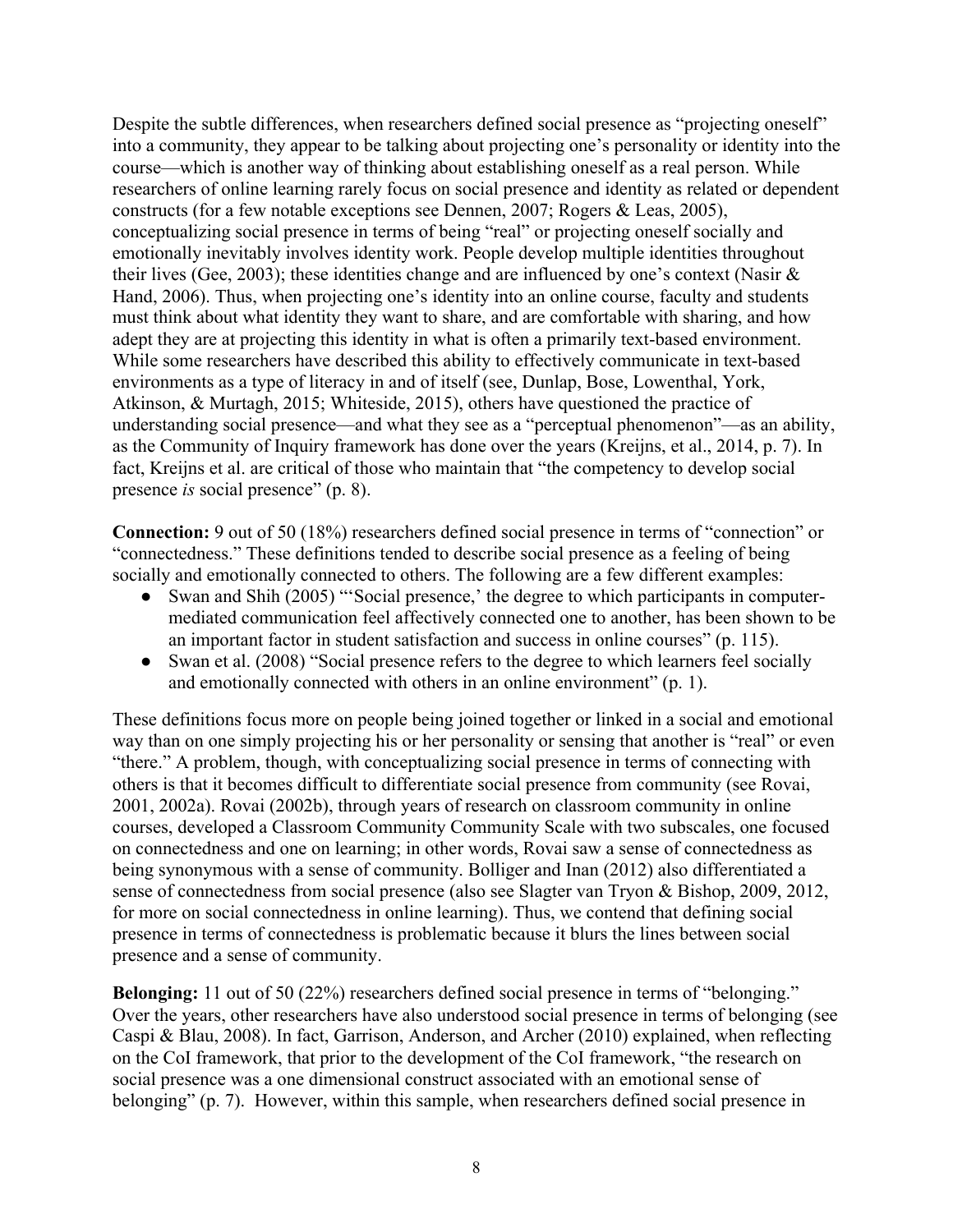terms of belonging, they were more often than not citing Picciano (2002), which states:

presence is "an 'illusion of nonmediation' which occurs when a person fails to perceive the existence of a medium in his/her communication environment" and that "the social component of this definition refers to a student's sense of belonging in a course or group and the ability to interact with others, although physical contact is not available". (p. 25)

**Community:** The last construct we looked for was community. To our surprise, in this sample, while a number of researchers defined social presence in terms of belonging or connection which are very similar constructs to "community"—only 1 out of 50 (2%) researchers defined social presence in terms of "community." In their highly cited article, Tu and McIsaac's (2002) defined social presence as "a measure of the feeling of community that a learner experiences in an online environment" (p. 131). It is difficult to focus too much on this single definition because Tu, like other early prolific researchers of social presence, used a number of different definitions of social presence (Kreijns et al., 2011). But even though Tu and McIsaac (2002) were the only ones in the sample to define social presence as a feeling of community, researchers regularly obscure the relationship between social presence and community in online courses. The problem with this is that years of research suggest that social presence is needed to establish a sense community in online learning environments (Brady, Holcomb, & Smith, 2010; Hostetter & Busch, 2006; Rovai, 2000, 2002a; Swan, 2003). The basic idea is that one cannot develop a sense of community if one does not have a sense that there are others that are "real" and "there." Thus, for most researchers, social presence is not the same thing as community. In fact, one can develop a sense of social presence but not a sense of community in the same online course (Wise, Chang, Duffy, & Valle, 2004). Rovai (2002a) suggests that this is because a heightened sense of social presence is needed to nurture and support a sense of classroom community.

Even the popular and very influential Community of Inquiry framework is not as clear as it could be about the relationship between social presence and community. Garrison et al.'s early definitions suggest that students must project themselves into a pre-existing community of inquiry, but later definitions suggest that a CoI is the integration of all three presences (see Akyol & Garrison, 2008). Part of the confusion, we believe, is due to how researchers sometimes use words like "community" or "learning community" when they simply mean "group of students" or even "online course." For instance, at what point does an online course become a learning community or community of inquiry and is there even a meaningful distinction between a learning community and a community of inquiry?

Garrison and his colleagues have acknowledged that the CoI framework is a model designed for a certain type of online course, which Shea and Bidjerano (2010) call collaborative online learning environments. In many ways, the CoI framework was designed to differentiate collaborative online courses—which Garrison et al. suggest is an ideal online learning experience—from previous types of distance education. Garrison (2007) has even pointed out that "social presence is of less importance [in an online course] if the learning activities are information acquisition and there are no collaborative assignments where students can benefit from the perspectives of others" (p. 63). We posit, though, that collaboration is another illdefined word that is used in various ways in the online learning literature. Some researchers use the word collaboration when they simply mean interaction. An online course might be discussion centered, but not a course in which students truly collaborate on assignments. Further, collaborating on an assignment does not necessarily guarantee that a sense of community is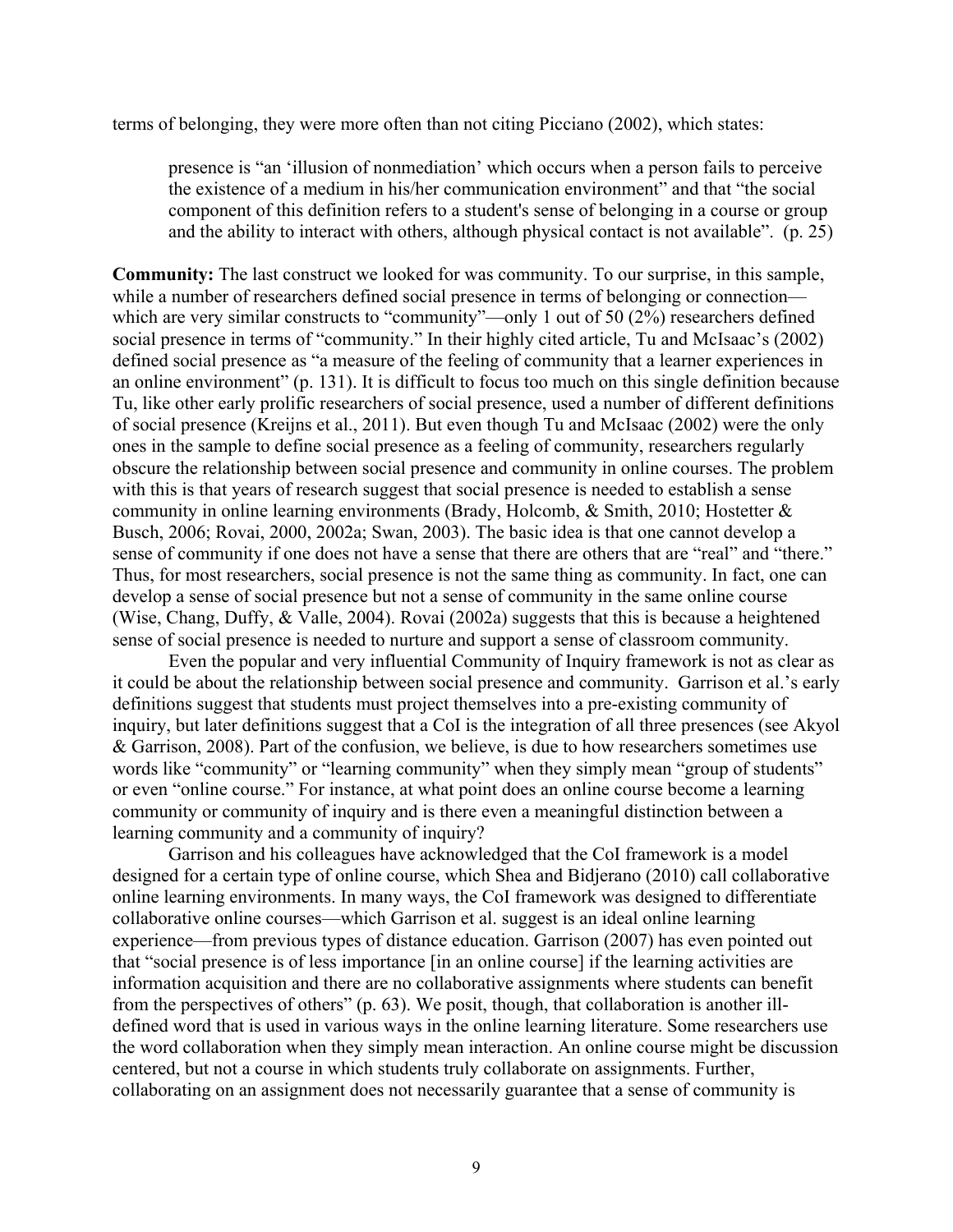developed or will develop. Unlike Gunawardena (1995), we do not believe social presence *and* a sense of community are required for collaborative learning and knowledge building; developing a sense of community in an online course is a worthy goal but we posit that students can collaborate and build knowledge without developing a sense of community (see Wilson, Ludwig-Hardman, Thornam, & Dunlap, 2004, for more on bounded learning communities and how community in online courses differ from communities of practice; and see Feenberg, 1989, for an early discussion on focusing too much on community with learning online).

A few trends stand out when looking at how researchers define social presence in highly cited research. First, as initially suspected, researchers define social presence very differently. Second, 7 out of 50 (14%) researchers did not clearly define social presence. Third, the influence of Short et al., Gunawardena, and Garrison et al.'s work is evident in researchers' definitions of social presence. And fourth, about 20% of the time researchers conceptualize social presence as something more than simply being perceived as a real person, invoking ideas of connection, belonging, and community.

| . .<br>ັ<br>ິ້<br>$\cdot$<br>Construct | $\cdot$<br>Frequency |
|----------------------------------------|----------------------|
| Salience                               | 18(36%)              |
| Being real                             | 19(38%)              |
| Being there                            | 8(16%)               |
| Projecting oneself                     | 22(44%)              |
| Connection                             | 9(18%)               |
| Belonging                              | 11(22%)              |
| Community                              | $1(2\%)$             |

| <b>Table 2</b>                                                             |  |
|----------------------------------------------------------------------------|--|
| <b>Constructs Appearing in Highly Cited Definitions of Social Presence</b> |  |

# *Research Question 2: How prevalent is the Community of Inquiry framework in highly cited social presence research?*

Even though the theory of social presence dates back to the 1970s, once we began our initial analysis of definitions, we became interested in finding out how prevalent the CoI framework was in highly cited social presence research. We were interested in this because we kept seeing articles or book chapters written by Garrison and his colleagues, or their work being cited, and were curious whether it is reasonable to suspect that the CoI framework—in part because of its popularity—might be shaping the discourse around social presence and online learning.

We found that Garrison, Anderson, and Archer authored or co-authored 13 out of 50 (26%) of the highly cited articles or book chapters that made up the sample of this study. We then analyzed the reference lists of all 50 articles and book chapters and found that the work of Garrison, Anderson, and Archer were cited in 41 out of 50 (82%) articles and book chapters. In comparison, Gunawardena was cited in 34 out of 50 (68%) and Short et al. were cited 30 out of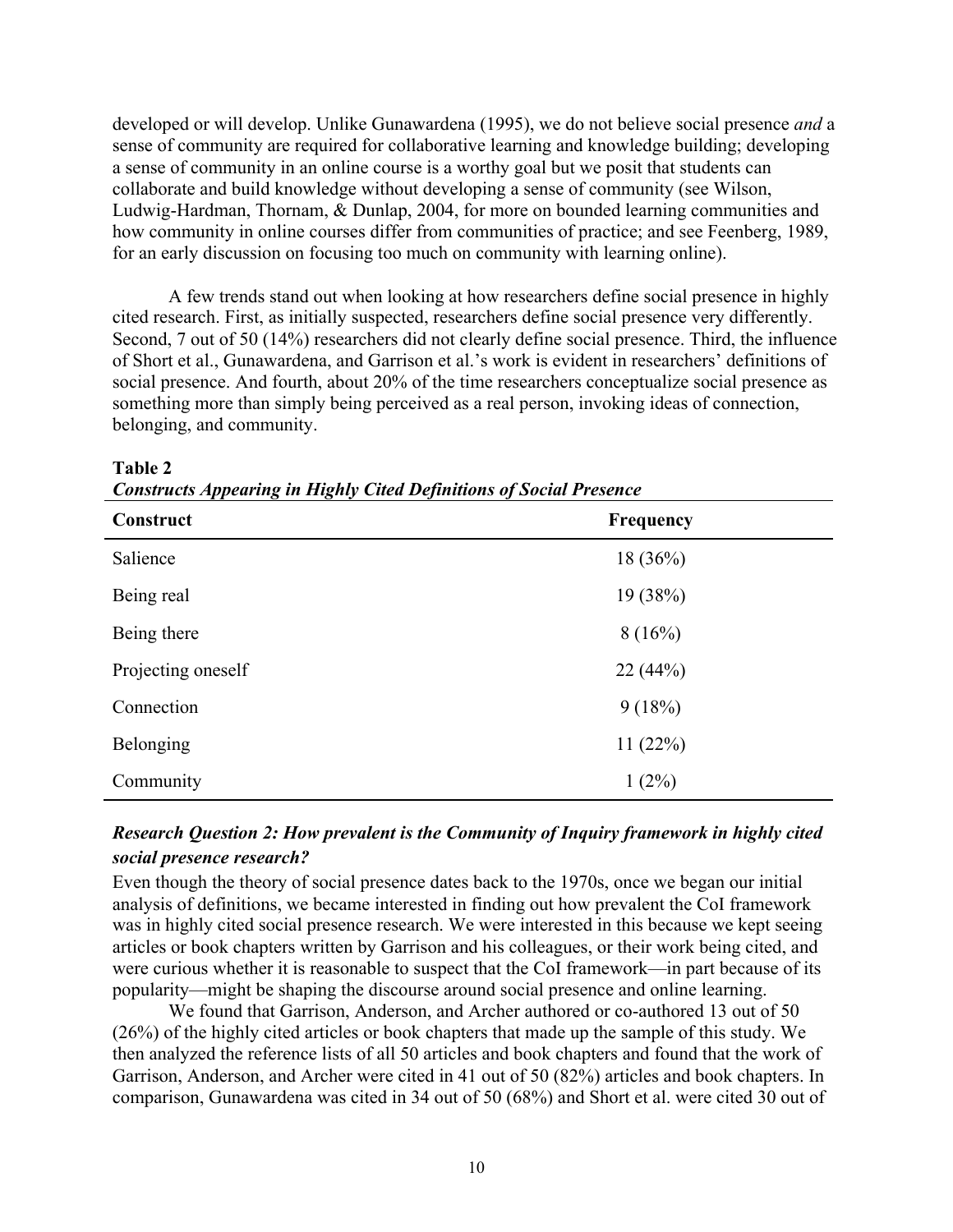50 (60%) (see Table 3). We specifically noticed that Garrison and his colleagues stopped citing Short and Gunawardena after their first few articles (in this sample), opting instead to ground their work in their previous research. These results suggest that even in this small sample, the CoI framework is highly influential and possibly heavily shaping the direction of social presence research in online learning The problem with this is that other notable scholarship on social presence and online learning gets less attention, if not ignored all together, or researchers feel pressure to ground their work in the CoI framework to appease peer reviewers.

| <b>Frequency that Foundational Social Presence Researchers are Cited</b> |                  |  |
|--------------------------------------------------------------------------|------------------|--|
| <b>Foundational Researchers</b>                                          | <b>Frequency</b> |  |
| Cited Short                                                              | $30(60\%)$       |  |
| Cited Gunawardena                                                        | 34(68%)          |  |
| Cited Community of Inquiry                                               | 41 (82%)         |  |

#### **Table 3** *Frequency that Foundational Social Presence Researchers are Cited*

*Research Question 3: How have highly cited researchers changed their definition over time?* Last but not least, we were interested in how definitions of social presence might be changing over time. We approached answering this question in two ways. We first looked at the articles in the sample published since 2010 to see if we saw any common trends across how the researchers defined social presence. Nothing stood out.<sup>1</sup> Thus, recognizing how prevalent the CoI framework is in this sample as well as the number of articles authored or co-authored by Garrison, we decided to look at how Garrison has redefined social presence over the years. Take a look at the following five definitions from our sample.

- "The second element of the model, social presence, is defined as the ability of participants in the Community of Inquiry to project their personal characteristics into the community, thereby presenting themselves to the other participants as 'real people'" (Garrison et al., 2000, p. 89)
- "Social presence is defined as the ability of learners to project themselves socially and affectively into a community of inquiry" (Rourke et al., 1999, p. 50)
- "Social presence is described as the ability to project one's self and establish personal and purposeful relationships" (Garrison, 2007, p. 63)
- "Subsequently, Garrison (2009b) has tried to provide a stronger link between social presence and the purposeful, academic nature of the inquiry process. In this regard, there is evidence to suggest that the first priority for most students in a formal educational context is shared social identity (i.e., the purpose of the course), and not personal identity (i.e., interpersonal relationships). As a result, it is argued that the three dimensions of social presence may be defined in terms of the participants identifying with the community, communicating purposefully in a trusting environment, and developing

<sup>&</sup>lt;sup>1</sup> Future research could analyze recent research (e.g., work published during the last five years) to see how definitions of social presence might be changing over time.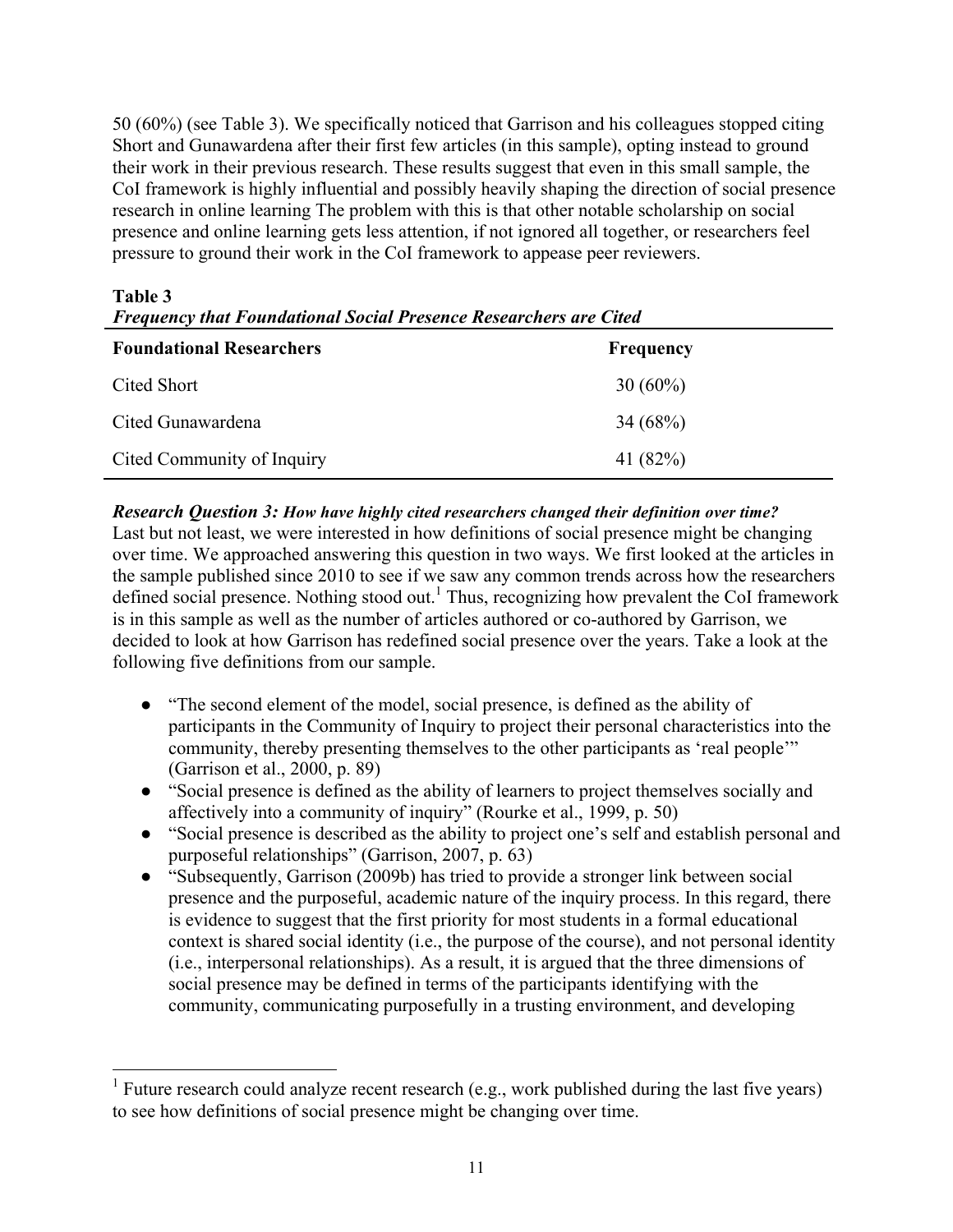interpersonal relationships (Garrison, 2009b)." (Garrison, Anderson, & Archers, 2010, p. 7)

● "We define social presence here as 'the ability of participants to identify with the community (e.g., course of study), communicate purposefully in a trusting environment, and develop interpersonal relationships by way of projecting their individual personalities' (Garrison, 2009)" (Garrison, Cleveland-Innes, & Fung, 2010, p. 32)

Garrison's definition has changed over time. This is not surprising; researchers regularly seek to improve their work, and definitions and even theories rarely remain unchanged over time. Even those who heavily rely on the work of Short et al. tend to understand social presence in a less technologically deterministic way than Short et al. originally did (Kehrwald, 2008). Garrison, Anderson, and Archer (2010), though, point out in a retrospective that they saw that "an important contribution of …[their] work was describing social presence from a multidimensional perspective that had overlap with other presences" (p. 7). They continued to explain that Garrison's 2009 definition (cited in the previous paragraph) was an intentional effort "to provide a stronger link between social presence and the purposeful, academic nature of the inquiry process" (p. 7).

While some researchers are trying to simplify how to define and conceptualize social presence (see Kreijns, et al. 2004, 2011; Kreijns, et al., 2014), Garrison et al. believe that a multifaceted definition is more useful for the research and practice of online learning. The question remains whether this recent definition of Garrison's tries to accomplish too much. For instance, from a practical perspective, what happens if a student is taking a required course in which he or she does not identify with the course of study? Or what happens when a student is able to project his or her individual personality but does not form interpersonal relationships (i.e., strong relationships)? Is he or she unable to establish social presence? Does a community of inquiry not form? One thing is clear: Garrison is a highly influential, respected, and cited researcher. Therefore, researchers of social presence should pay attention to when Garrison redefines a construct, like social presence, that is central to the research and practice of online learning. However, researchers should also recognize that the CoI framework is an idealized model for a certain type of online course, it is not set in stone, and it is only one perspective of how to understand the role of social presence in online courses.

# **Conclusion**

Researchers of online learning regularly use the construct of social presence to understand how people socially interact in online learning environments. Given the overall popularity of social presence—and yet various ways researchers define it—we investigated just how differently researchers, in highly cited articles, defined social presence. We found, in our sample of highly cited articles, that researchers tended to define social presence either in terms of the behaviors one uses (e.g., immediacy behaviors) and/or the degree to which one perceives another person(s) as being a "real" person (and to a lesser degree, "there") when using a communication medium. However, about 20% of the time researchers defined social presence as something more than simply being perceived as a real person, invoking ideas of connection, belonging, and community—which Kreijns et al. (2014) suggests confuses social presence with social space. While we understand why researchers have done this--and the first author has even done this in his own work, we believe that this confuses what social presence is with what it should do in an online course.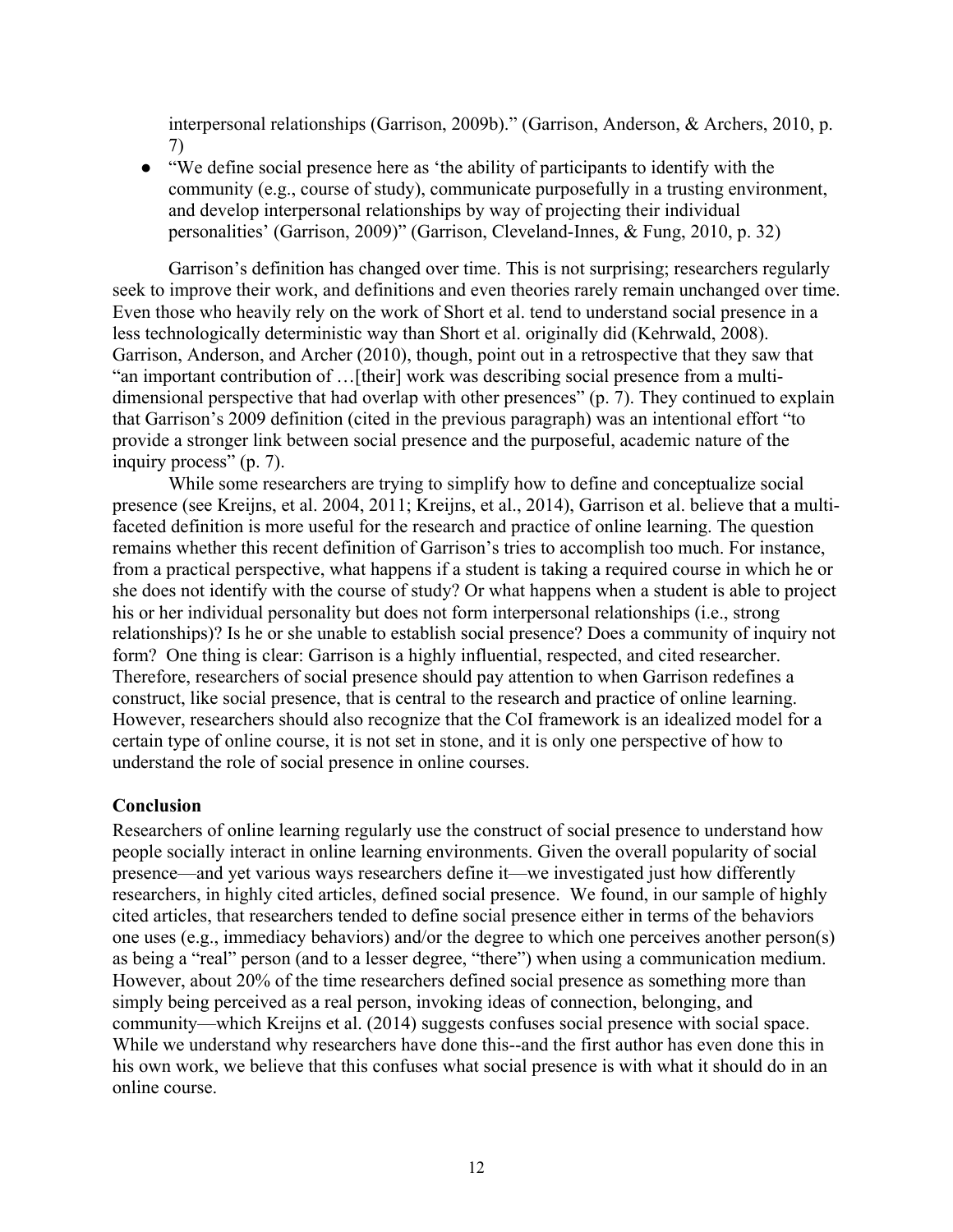Our results also revealed that the CoI framework, and specifically the work of Garrison, continues to influence social presence research. However, as useful as the CoI framework and Garrison's work are for the research and practice of online learning, we contend that they can limit or complicate researchers understanding of social presence. The CoI framework conceptualizes social presence only in terms of its relationship to teaching presence and cognitive presence in collaborative online learning environments. Students are social creatures and, given time and interest in interacting with others, will find ways to establish their social presence on their own without the teacher's help (see Annand, 2011; Dunlap & Lowenthal, 2014). Therefore, we contend that social presence is not inherently dependent on teaching presence. Further, social presence might not be essential for a meaningful educational experience. The CoI framework is an idealized model for a certain type of online course (i.e., collaborative online learning environments)—and possibly a certain type of learner (Annand, 2011; Arbaugh, Bangert, & Cleveland-Innes, 2010). This suggests that the CoI framework might be of limited value for online courses that rely little, if at all, on collaborative assignments or for students who do not value heavy social interaction.

Anderson, one of the original developers of the CoI, later developed the Interaction Equivalency Theorem, which raises questions about the CoI framework's central claim that social presence is essential for a meaning educational experience. Anderson (2003) explains

Deep and meaningful formal learning is supported as long as one of the three forms of interaction (student–teacher; student-student; student-content) is at a high level. The other two may be offered at minimal levels, or even eliminated, without degrading the educational experience. ("Equivalency of Interaction" section, para. 2)

While Anderson is focused on interaction and not necessarily social presence, research on social presence suggests that one cannot have social presence without student-student and studentteacher interaction. Anderson went on to explain:

High levels of more than one of these three modes will likely provide a more satisfying educational experience, through these experiences may not be as cost or time effective as less interactive learning sequences. ("Equivalency of Interaction" section, para. 2)

This suggests that as useful as social presence might be for collaborative online learning experiences, it is not necessarily required or essential for students to learn online.

Moving forward, we believe that the research and practice of online learning would be improved if researchers first clearly explained how social presence is defined in the literature and then clearly defined how they understand social presence. Unlike Garrison, we prefer simple definitions and believe that it is important not to confuse social presence with collaboration or community. Social presence, collaboration, and community are three important, yet different, constructs in the online learning literature. While our results are not meant to be generalizable, we hope that our findings and discussion will help inform the research and practice of online learning and ultimately that researchers will carefully consider how they define social presence in the future.

#### *Notes on Contributors*

**Patrick R. Lowenthal**, Ph.D., is an Associate Professor at Boise State University, where he teaches master's and doctoral students in fully online graduate programs. He researches how people communicate using emerging technologies—with a specific focus on issues of presence, identity, and community online.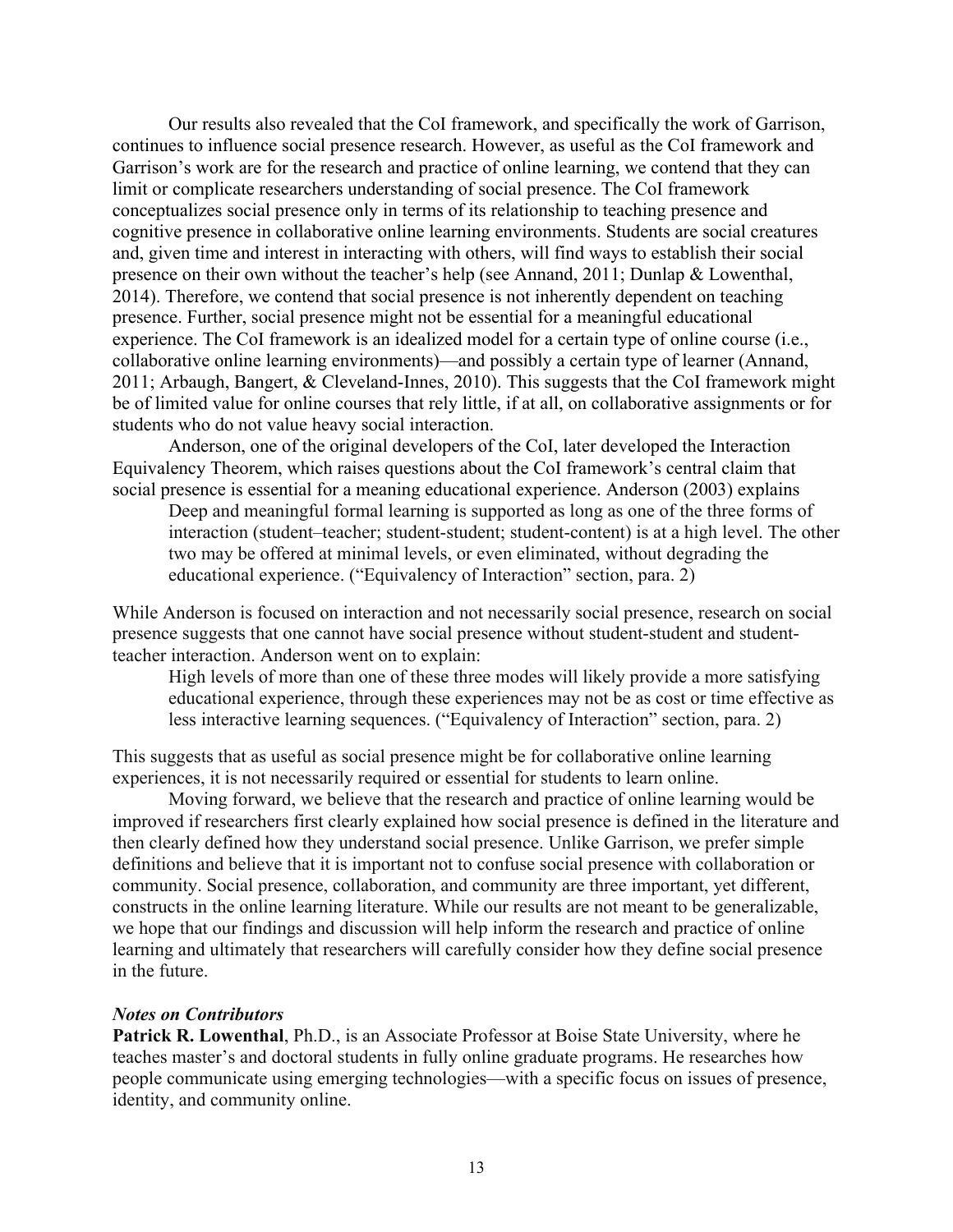**Dr. Chareen Snelson** is an Associate Professor and Associate Department Head in a fully online Educational Technology program at Boise State University. She has worked in online education for more than fifteen years having designed and taught a wide variety of graduate-level educational technology courses including media design and leadership. Her scholarly activity and research emphasis focuses on topics in educational video production, educational applications of YouTube, media literacy, qualitative social media research methods, and massively multiplayer online games.

### **References**

- Akyol, Z., & Garrison, D. R. (2008). The development of a community of inquiry over time in an online course: Understanding the progression and integration of social, cognitive and teaching presence. *Journal of Asynchronous Learning Networks, 12*, 3–22. DOI: http://dx.doi.org/10.24059/olj.v12i3.72
- Anderson, T. (2003). Getting the mix right again: An updated and theoretical rationale for interaction. *International Review of Research in Open and Distributed Learning, 4*(2). Retrieved from http://www.irrodl.org/index.php/irrodl/article/view/149/230
- Annand, D. (2011). Social presence within the community of inquiry framework. *International Review of Research in Open and Distributed Learning, 12*(5), 40-56. Retrieved from http://www.irrodl.org/index.php/irrodl/article/view/924/1855
- Arbaugh, J. B., Bangert, A., & Cleveland-Innes, M. (2010). Subject matter effects and the community of inquiry (CoI) framework: An exploratory study. *The Internet and Higher Education*, *13*(1), 37-44.
- Biocca, F., Harms, C., & Burgoon, J. K. (2003). Toward a more robust theory and measure of social presence: Review and suggested criteria. *Presence: Teleoperators and virtual environments, 12*(5), 456-480. DOI: http://dx.doi.org/10.1162/105474603322761270
- Bolliger, D. U., & Inan, F. A. (2012). Development and validation of the online student connectedness survey (OSCS). *International Review of Research in Open and Distributed Learning*, *13*(3), 41-65. Retrieved from http://www.irrodl.org/index.php/irrodl/article/view/1171/2206
- Brady, K. P., Holcomb, L. B., & Smith, B. V. (2010). The use of alternative social networking sites in higher educational settings: A case study of the e-learning benefits of Ning in education. *Journal of Interactive Online Learning, 9*(2), 151-170. Retrieved from http://www.ncolr.org/jiol/issues/pdf/9.2.4.pdf
- Caspi, A., & Blau, I. (2008). Social presence in online discussion groups: Testing three conceptions and their relations to perceived learning. *Social Psychology of Education, 11*(3), 323-346. DOI: http://dx.doi.org/10.1007/s11218-008-9054-2
- Dennen, V. (2007). Presence and positioning as components of online instructor persona. *Journal of Research on Technology in Education, 40*(1), 95–108. DOI: http://dx.doi.org/10.1080/15391523.2007.10782499
- Dunlap, J., Bose, D., Lowenthal, P. R., York, C. S., Atkinson, M., & Murtagh, J. (2016). What sunshine is to flowers: A literature review on the use of emoticons to support online learning. In S. Y. Tettegah & M. Gartmeier (Eds.), *Emotions, Design, Learning and Technology* (pp. 163-182). San Diego, CA: Elsevier.
- Dunlap, J. C., & Lowenthal, P. R. (2009). Tweeting the night away: Using Twitter to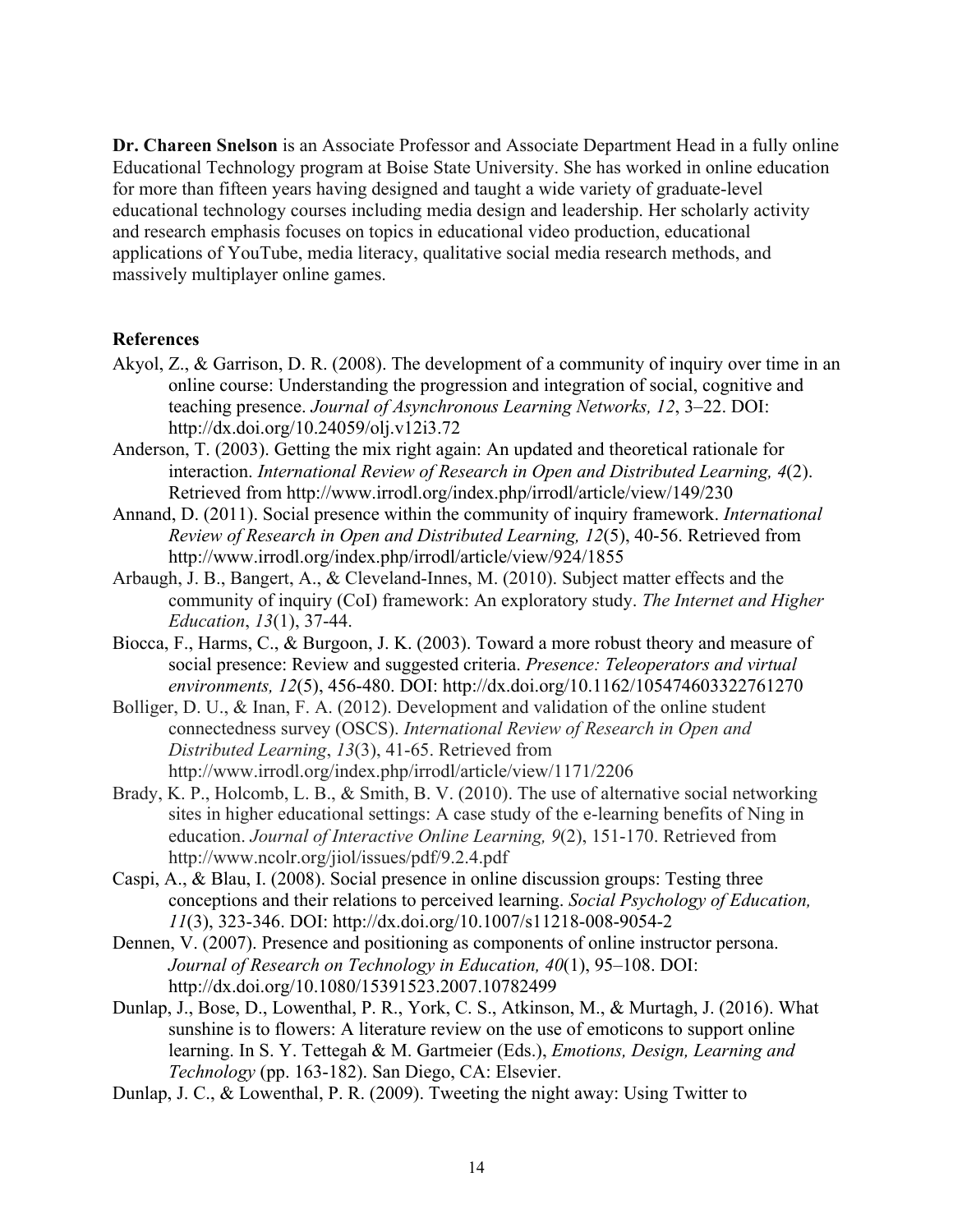enhance social presence. *Journal of Information Systems Education, 20*, 129–136.

- Dunlap, J. C., & Lowenthal, P.R. (2014). The power of presence: Our quest for the right mix of social presence in online courses. In A. A. Piña & A. P. Mizell (Eds.), *Real life distance education: Case studies in practice* (pp. 41-66). Greenwich, CT: Information Age Publishing.
- Feenberg, A. (1989). The written world: On the theory and practice of computer conferencing. In R. Mason & A. Kaye (Eds.), *Mindweave: Communication, computers, and distance education* (pp. 22-39). Oxford: Pergamon Press.
- Garrison, D. R. (2007). Online Community of Inquiry review: Social, cognitive, and teaching presence issues. *Journal of Asynchronous Learning Networks, 11*, 61–72. Retrieved from https://onlinelearningconsortium.org/read/online-learning-journal/
- Garrison, D. R. (2009). Communities of inquiry in online learning. In P. L. Rogers (Ed.), *Encyclopedia of distance learning* (pp. 352-355; 2nd ed.). Hershey, PA: IGI Global.
- Garrison, D. R., Anderson, T., & Archer, W. (2000). Critical inquiry in a text-based environment: Computer conferencing in higher education. *Internet and Higher Education, 2*(2-3), 87-105. DOI: http://dx.doi.org/10.1016/S1096-7516(00)00016-6
- Garrison, D. R., Anderson, T., & Archer, W. (2010). The first decade of the community of inquiry framework: A retrospective. *Internet and Higher Education, 13*(1), 5-9. DOI: http://dx.doi.org/10.1016/j.iheduc.2009.10.003
- Garrison, D. R., Cleveland-Innes, M., & Fung, T. S. (2010). Exploring causal relationships among teaching, cognitive and social presence: Student perceptions of the community of inquiry framework. *Internet and Higher Education, 1*, 31–36. DOI: doi:10.1016/j.iheduc.2009.10.002
- Gee, J. P. (2003). *What video games have to teach us about learning and literacy*. New York, NY: Palgrave Macmillan.
- Gunawardena, C. N. (1995). Social presence theory and implications for interaction and collaborative learning in computer conferences. *International Journal of Educational Telecommunications, 1*(2/3), 147-166. Retrieved from http://www.learntechlib.org/d/15156
- Gunawardena, C. N., & Zittle, F. J. (1997). Social presence as a predictor of satisfaction within a computer-mediated conferencing environment. *American Journal of Distance Education, 11*(3), 8-26. DOI: http://dx.doi.org/10.1080/08923649709526970
- Hostetter, C., & Busch, M. (2006). Measuring up online: The relationship between social presence and student learning satisfaction. *Journal of Scholarship of Teaching and Learning, 6*(2), 1-12. Retrieved from http://josotl.indiana.edu/article/view/1670/1668
- Kawachi, P. (2013). Online social presence and its correlation with learning. *International Journal of Social Media and Interactive Learning Environments, 1*(1), 19-31. DOI: http://dx.doi.org/10.1504/IJSMILE.2013.051653
- Kehrwald, B. (2008). Understanding social presence in text-based online learning environments. *Distance Education*, *29*(1), 89-106.
- Kreijns, K., Kirschner, P. A., Jochems, W., & Van Buuren, H. (2004). Determining sociability, social space, and social presence in (a)synchronous collaborative groups. *Cyberpsychology & Behavior, 7*, 155–172. doi:10.1089/109493104323024429
- Kreijns, K., Kirschner, P. A., Jochems, W., & Van Buuren, H. (2011). Measuring perceived social presence in distributed learning groups. *Education and Information Technologies*, *16*(4), 365-381.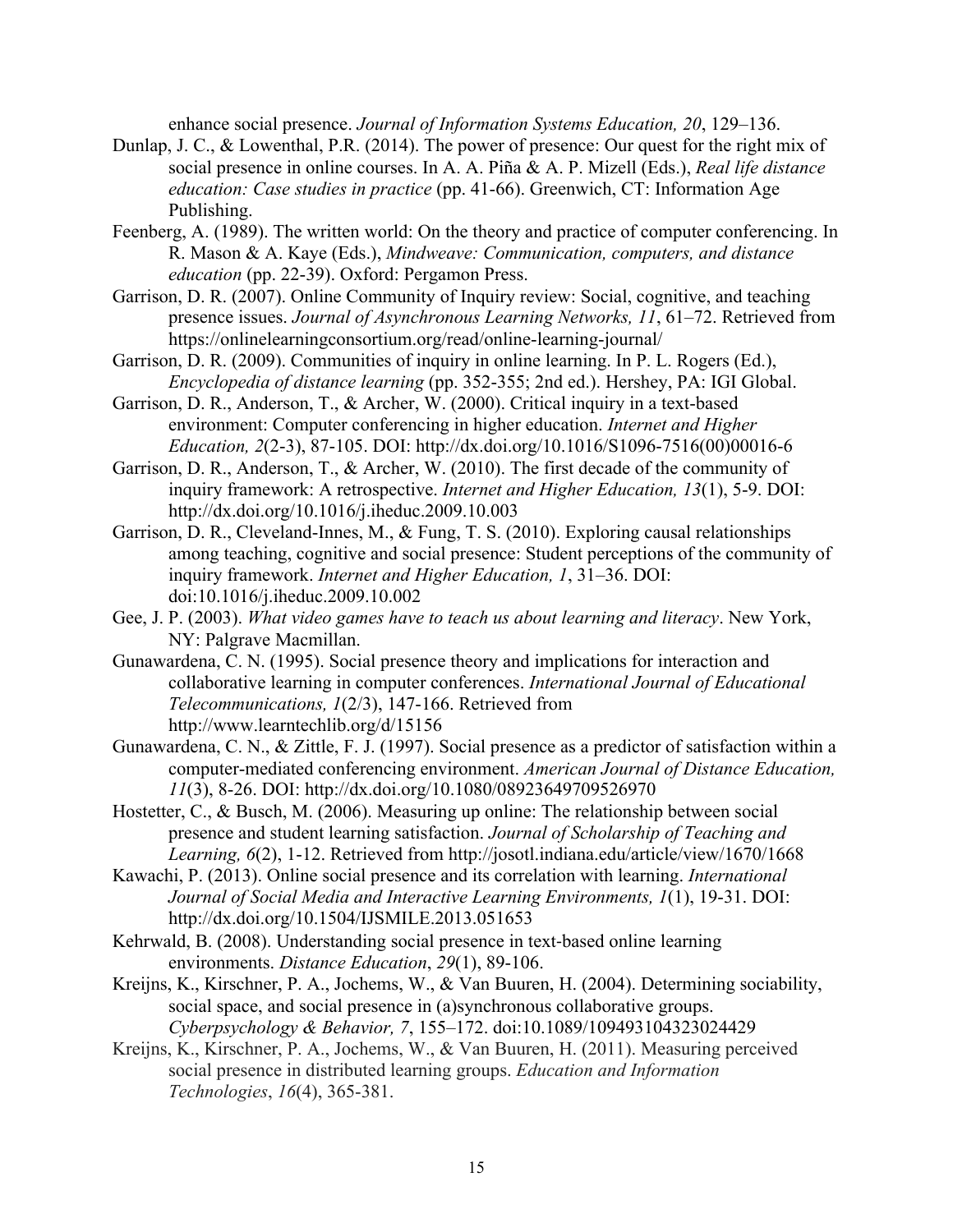Lim, J., & Richardson, J. C. (2016). Exploring the effects of students' social networking experience on social presence and perceptions of using SNSs for educational purposes. *Internet and Higher Education*, *29*, 31-39. DOI: http://dx.doi.org/10.1016/j.iheduc.2015.12.001

Lombard, M., & Ditton, T. (1997). At the heart of it all: The concept of presence. Journal of *Computer Mediated Communication, 3*(2). Retrieved from http://onlinelibrary.wiley.com/doi/10.1111/j.1083-6101.1997.tb00072.x/full

Lowenthal, P. R. (2009). The evolution and influence of social presence theory on online learning. In T. T. Kidd (Ed.), *Online education and adult learning: New frontiers for teaching practices* (pp. 124-139). Hershey, PA: IGI Global.

Lowenthal, P. R. (2012). *Social presence: What is it? How do we measure it?* (Doctoral dissertation, University of Colorado Denver). Retrieved from http://search.proquest.com/docview/1014403528

Lowenthal, P. R., & Dunlap, J. C. (2014). Problems measuring social presence in a Community of Inquiry. *E-Learning and Digital Media, 11*(1), 19-30. DOI: 10.2304/elea.2014.11.1.19

Nasir, N. S., & Hand, V. M. (2006). Exploring sociocultural perspectives on race, culture, and learning. *Review of Educational Research, 76*(4), 449–475. DOI: http://dx.doi.org/10.3102/00346543076004449

Picciano, A. G. (2002). Beyond student perceptions: Issues of interaction, presence, and performance in an online course. *Journal of Asynchronous Learning Networks, 6*(1), 21- 40. Retrieved from https://onlinelearningconsortium.org/read/online-learning-journal/

- Rogers, P., & Lea, M. (2005). Social presence in distributed group environments: The role of social identity. *Behaviour & Information Technology, 24*, 151–158. doi:10.1080/01449290410001723472
- Rourke, L., Anderson, T., Garrison, D. R., & Archer, W. (1999). Assessing social presence in asynchronous text-based computer conferencing. *Journal of Distance Education, 14*(2). Retrieved from http://cade.athabascau.ca/vol14.2/rourke\_et\_al.html
- Rourke, L., & Kanuka, H. (2009). Learning in communities of inquiry: A review of the literature. *International Journal of E-Learning & Distance Education, 23*(1), 19-48. Retrieved from http://files.eric.ed.gov/fulltext/EJ836030.pdf
- Rovai, A. P. (2000). Building and sustaining community in asynchronous learning networks. *Internet and Higher Education*, *3*(4), 285-297. DOI: http://dx.doi.org/10.1016/S1096- 7516(01)00037-9
- Rovai, A. P. (2001). Building classroom community at a distance: A case study. *Educational Technology Research and Development*, *49*(4), 33-48. DOI: http://dx.doi.org/10.1007/BF02504946
- Rovai, A. P. (2002a). Building sense of community at a distance. *The International Review of Research in Open and Distributed Learning*, *3*(1). Retrieved from http://www.irrodl.org/index.php/irrodl/article/view/79/152
- Rovai, A. P. (2002b). Development of an instrument to measure classroom community. *Internet and Higher Education*, *5*(3), 197-211. DOI: http://dx.doi.org/10.1533/9781780631622
- Shea, P., & Bidjerano, T. (2010). Learning presence: Towards a theory of self-efficacy, selfregulation, and the development of a communities of inquiry in online and blended learning environments. *Computers & Education, 55*(4), 1721-1731. DOI: http://dx.doi.org/10.1016/j.compedu.2010.07.017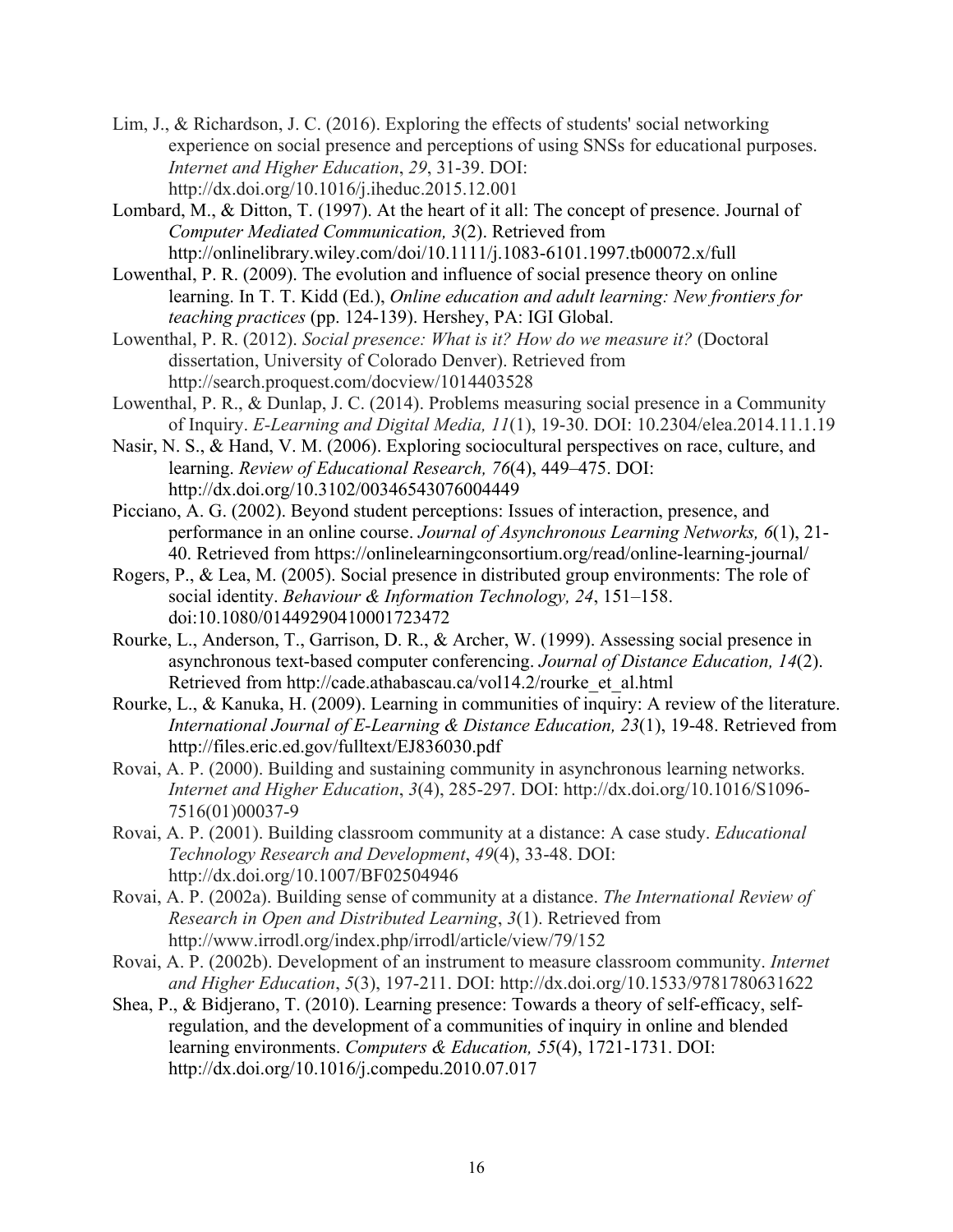- Short, J., Williams, E., & Christie, B. (1976). *The social psychology of telecommunications*. London: John Wiley & Sons.
- Slagter van Tryon, P. J., & Bishop, M. J. (2009). Theoretical foundations for enhancing social connectedness in online learning environments. *Distance Education*, *30*(3), 291-315.
- Slagter van Tryon, P. J., & Bishop, M. J. (2012). Evaluating social connectedness online: the design and development of the Social Perceptions in Learning Contexts Instrument. *Distance Education*, *33*(3), 347-364.
- So, H.-Y., & Brush, T. (2008). Students perceptions of collaborative learning, social presence, and satisfaction in blended learning environment: Relationships and critical factors. *Computers & Education, 51*(1), 318-336. DOI: http://dx.doi.org/10.1016/j.compedu.2007.05.009
- Sung, E., & Mayer, R. E. (2012). Five facets of social presence in online distance education. *Computers in Human Behavior*, *28*(5), 1738-1747. DOI: http://dx.doi.org/10.1016/j.chb.2012.04.014
- Swan, K. (2003). Developing social presence in online course discussions. In S. Naidu (Ed.), *Learning & Teaching with Technology: Principles and Practice*s (pp. 136–153). Sterling, VA: Kogan Page.
- Swan, K., Shea, P., Richardson, J., Ice, P., Garrison, D. R., Cleveland-Innes, M., & Arbaugh, J. B. (2008). Validating a measurement tool of presence in online communities of inquiry. *E-mentor, 2*(24), 1-12. Retrieved from http://online.purdue.edu/sites/purdue/files/Validating-a-Measurement-Tool-of-Presencein-Online-Communities-of-Inquiry.pdf
- Swan, K., & Shih, L. F. (2005). On the nature and development of social presence in online discussions. *Journal of Asynchronous Learning Networks, 9*, 115–136. Retrieved from https://onlinelearningconsortium.org/read/online-learning-journal/
- Tu, C.-H. (2002). The impacts of text-based CMC on online social presence. *Journal of Interactive Online Learning, 1*(2), 1–24. doi:10.2224/sbp.2007.35.10.1399
- Tu, C.-H., & McIsaac, M. (2002). The relationship of social presence and interaction in online classes. *American Journal of Distance Education, 16*(3), 131-150. DOI: http://dx.doi.org/10.1207/S15389286AJDE1603\_2
- Vaughan, N., & Garrison, D. R. (2005). Creating cognitive presence in a blended faculty development community. *Internet and Higher Education, 8*(1), 1-12. DOI: http://dx.doi.org/10.1016/j.iheduc.2004.11.001
- Walther, J. B. (1992). Interpersonal effects in computer-mediated interaction: A relational perspective. *Communication Research, 19*, 52-90. DOI: http://dx.doi.org/10.1177/009365092019001003
- Walther, J. B. (1996). Computer-mediated communication: Impersonal, interpersonal, and hyperpersonal interaction. *Communication Research, 23*(1), 3-43. DOI: http://dx.doi.org/10.1177/009365096023001001
- Walther, J. B., Anderson, J. F., & Park, D. W. (1994). Interpersonal effects in computermediated interaction: A meta-analysis of social and antisocial communication. *Communication Research, 21*(4), 460-487. DOI: http://dx.doi.org/10.1177/009365094021004002
- Walther, J. B., & Parks, M. R. (2002). Cues filtered out, cues filtered in. In M. L. Knapp & J. A. Daly (Eds), *Handbook of interpersonal communication* (pp. 529-563; 3rd ed.). Thousand Oaks, CA: Sage.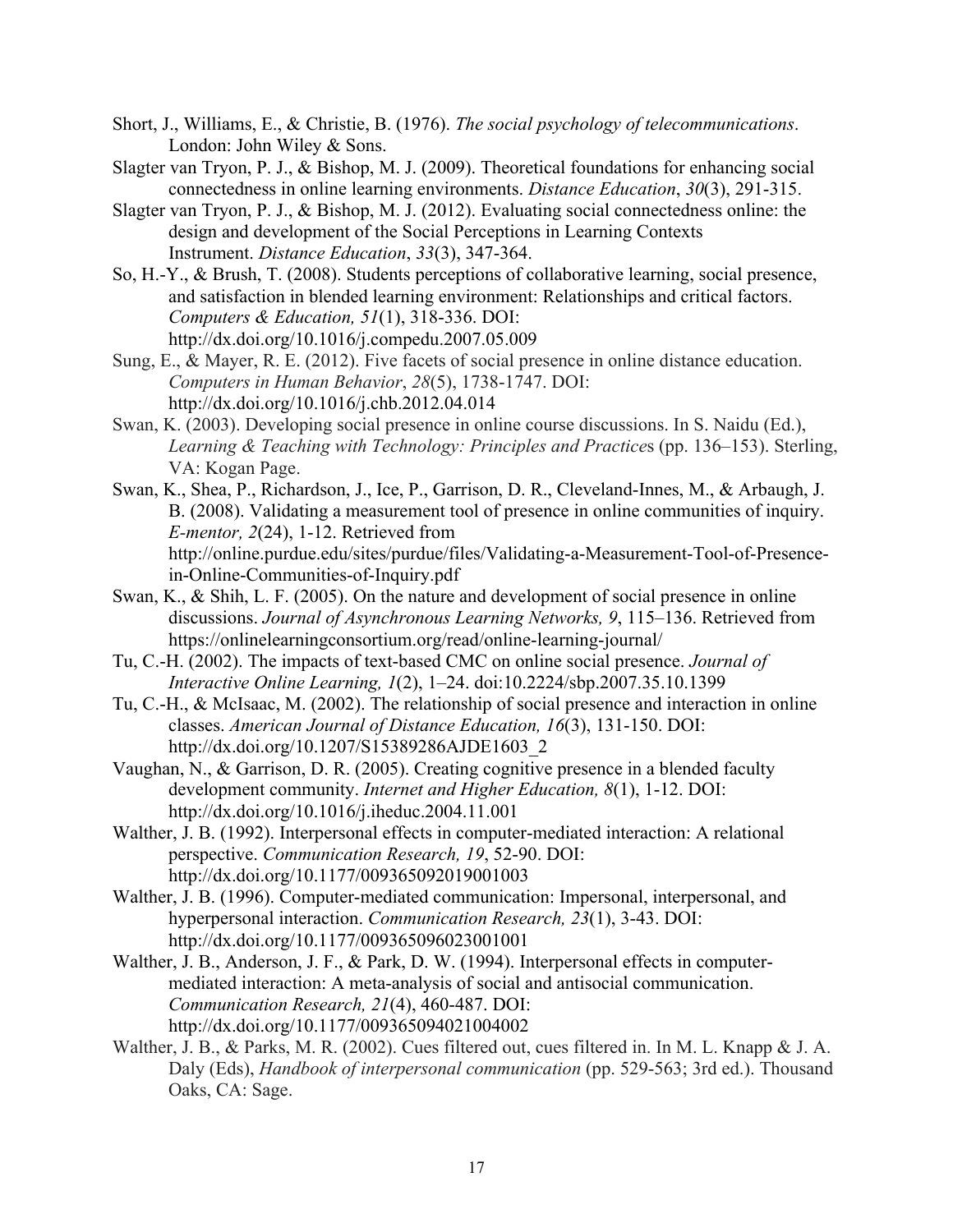- Whiteside, A. L. (2015). Introducing the Social Presence Model to explore online and blended learning experiences. *Online Learning, 19*(2). DOI: http://dx.doi.org/10.24059/olj.v19i2.453
- Whiteside, A. L., Dikkers, A. G., & Swan, K. (2017). *Social presence in online learning: Multiple perspectives on practice and research*. Sterling, VA: Stylus.
- Wilson, B. G., Ludwig-Hardman, S., Thornam, C. L., & Dunlap, J. C. (2004). Bounded community: Designing and facilitating learning communities in formal courses. *The International Review of Research in Open and Distributed Learning*, *5*(3). Retrieved from http://www.irrodl.org/index.php/irrodl/article/view/204/286
- Wise, A., Chang, J., Duffy, T., & Valle, R. Del. (2004). The effects of teacher social presence on student satisfaction, engagement, and learning. *Journal of Educational Computing Research, 31*, 247–271. doi:10.2190/V0LB-1M37-RNR8-Y2U1
- Xin, C. (2012). A critique of the community of inquiry framework. *International Journal of E-Learning & Distance Education, 26*(1). Retrieved from http://www.ijede.ca/index.php/jde/article/view/755/1333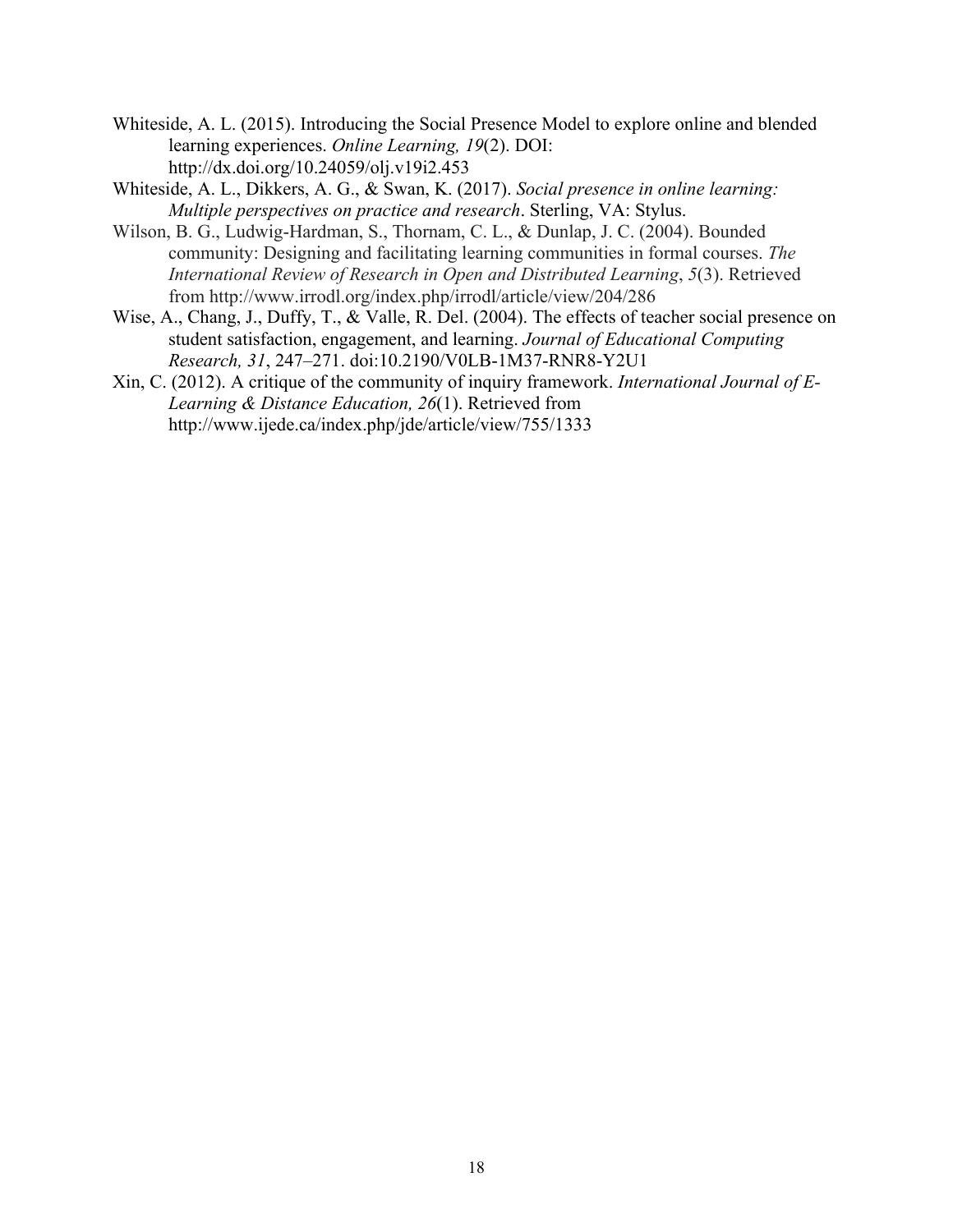| Appendix       |              |                                                                                                                                                                                                                                                                                                                                                                         |
|----------------|--------------|-------------------------------------------------------------------------------------------------------------------------------------------------------------------------------------------------------------------------------------------------------------------------------------------------------------------------------------------------------------------------|
| Rank           | <b>Cited</b> | Reference                                                                                                                                                                                                                                                                                                                                                               |
|                | 3706         | Garrison, D. R., Anderson, T., & Archer, W. (2000). Critical inquiry in a text-based environment: Computer conferencing in higher education. Internet and higher<br>education, 2(2), 87-105. DOI: http://dx.doi.org/10.1016/S1096-7516(00)00016-6                                                                                                                       |
| $\overline{2}$ | 1834         | Rourke, L., Anderson, T., Garrison, D. R., & Archer, W. (1999). Assessing social presence in asynchronous text-based computer conferencing. Journal of Distance<br>Education, 14, 50-71. Retrieved from http://cade.athabascau.ca/vol14.2/rourke et al.html                                                                                                             |
| 3              | 1648         | Gunawardena, C. N., & Zittle, F. J. (1997). Social presence as a predictor of satisfaction within a computer-mediated conferencing environment. American Journal of<br>Distance Education, 11, 8-26. DOI: http://dx.doi.org/10.1080/08923649709526970                                                                                                                   |
| $\overline{4}$ | 1491         | Richardson, J. C., & Swan, K. (2003). Examining social presence in online courses in relation to students' perceived learning and satisfaction. Journal of<br>Asynchronous Learning Network, 7, 68-88. Retrieved from http://onlinelearningconsortium.org/sites/default/files/v7n1 richardson 1.pdf                                                                     |
| 5              | 1290         | Picciano, A. G. (2002). Beyond student perceptions: Issues of interaction, presence, and performance in an online course. Journal of Asynchronous Learning<br>Networks, 6(1), 21-40. Retrieved from https://onlinelearningconsortium.org/read/online-learning-journal/                                                                                                  |
| 6              | 1201         | Kreijns, K., Kirschner, P. A., & Jochems, W. (2003). Identifying the pitfalls for social interaction in computer-supported collaborative learning environments: A review<br>of the research. Computers in Human Behavior, 19(3), 335-353. DOI: http://dx.doi.org/10.1016/S0747-5632(02)00057-2                                                                          |
| $\overline{7}$ | 1171         | Rovai, A. P. (2002). Building sense of community at a distance. International Review of Research in Open and Distributed Learning, 3(1). Retrieved from<br>http://www.irrodl.org/index.php/irrodl/article/view/79/152                                                                                                                                                   |
| 8              | 1079         | Gunawardena, C. N. (1995). Social presence theory and implications of interaction and collaborative learning in computer conferences. International Journal of<br>Educational Telecommunications, 1, 147-166. Retrieved from http://www.learntechlib.org/d/15156                                                                                                        |
| 9              | 957          | Tu, C.-H., & McIsaac, M. (2002). The relationship of social presence and interaction in online classes. American Journal of Distance Education, 16, 131-150. DOI:<br>http://dx.doi.org/10.1207/S15389286AJDE1603 2                                                                                                                                                      |
| 10             | 902          | Garrison, D. R., & Cleveland-Innes, M. (2005). Facilitating cognitive presence in online learning: Interaction is not enough. American Journal of Distance Education,<br>19(3), 133-148. DOI: http://dx.doi.org/10.1207/s15389286ajde1903 2                                                                                                                             |
| 11             | 646          | So, H.-J., & Brush, T. A. (2008). Student perceptions of collaborative learning, social presence and satisfaction in a blended learning environment: Relationships and<br>critical factors. Computers & Education, 51(1), 318-336. DOI: http://dx.doi.org/10.1016/j.compedu.2007.05.009                                                                                 |
| 12             | 590          | Anderson, T., & Dron, J. (2011). Three generations of distance education pedagogy. International Review of Research in Open and Distributed Learning, 12(3), 80-<br>97. Retrieved from http://www.irrodl.org/index.php/irrodl/article/view/890/1826                                                                                                                     |
| 13             | 555          | Swan, K., & Shih, L. F. (2005). On the nature and development of social presence in online discussions. Journal of Asynchronous Learning Networks, 9, 115-136.<br>Retrieved from https://onlinelearningconsortium.org/read/online-learning-journal/                                                                                                                     |
| 14             | 514          | Dunlap, J. C., & Lowenthal, P. R. (2009). Tweeting the night away: Using Twitter to enhance social presence. Journal of Information Systems Education, 20, 129-<br>136.                                                                                                                                                                                                 |
| 15             | 496          | Aragon, S. R. (2003). Creating social presence in online environments. New Directions for Adult and Continuing Education, 200, 57–68.                                                                                                                                                                                                                                   |
| 16             | 477          | Garrison, D. R. (2007). Online Community of Inquiry review: Social, cognitive, and teaching presence issues. Journal of Asynchronous Learning Networks, 11, 61-<br>72. Retrieved from https://onlinelearningconsortium.org/read/online-learning-journal/                                                                                                                |
| 17             | 402          | Tu, C.-H. (2002). The measurement of social presence in an online learning environment. International Journal on E-Learning, 1, 34-45. Retrieved from<br>https://www.learntechlib.org/p/10820                                                                                                                                                                           |
| 18             | 367          | Garrison, D. R., Anderson, T., & Archer, W. (2010). The first decade of the community of inquiry framework: A retrospective. Internet and Higher Education, 13(1), 5-<br>9. DOI: http://dx.doi.org/10.1016/j.iheduc.2009.10.003                                                                                                                                         |
| 19             | 342          | Arbaugh, J. B., Cleveland-Innes, M., Diaz, S. R., Garrison, D. R., Ice, P., Richardson, J. C., & Swan, K. P. (2008). Developing a community of inquiry instrument:<br>Testing a measure of the community of inquiry framework using a multi-institutional sample. Internet and Higher Education, 11(3), 133-136. DOI:<br>http://dx.doi.org/10.1016/j.iheduc.2008.06.003 |
| 20             | 341          | Garrison, D. R., Cleveland-Innes, M., & Fung, T. S. (2010). Exploring causal relationships among teaching, cognitive and social presence: Student perceptions of the<br>community of inquiry framework. Internet and Higher Education, 1, 31-36. doi:10.1016/j.iheduc.2009.10.002                                                                                       |
| 21             | 297          | Tu, C.-H. (2000). On-line learning migration: From social learning theory to social presence theory in a CMC environment. Journal of Network and Computer<br>Applications, 23, 27-37. DOI: http://dx.doi.org/10.1006/jnca.1999.0099                                                                                                                                     |
| 22             | 295          | Shea, P., & Bidjerano, T. (2009). Community of inquiry as a theoretical framework to foster "epistemic engagement" and "cognitive presence" in online education.<br>Computers & Education, 52(3), 543-553. http://doi.org/10.1016/j.compedu.2008.10.007                                                                                                                 |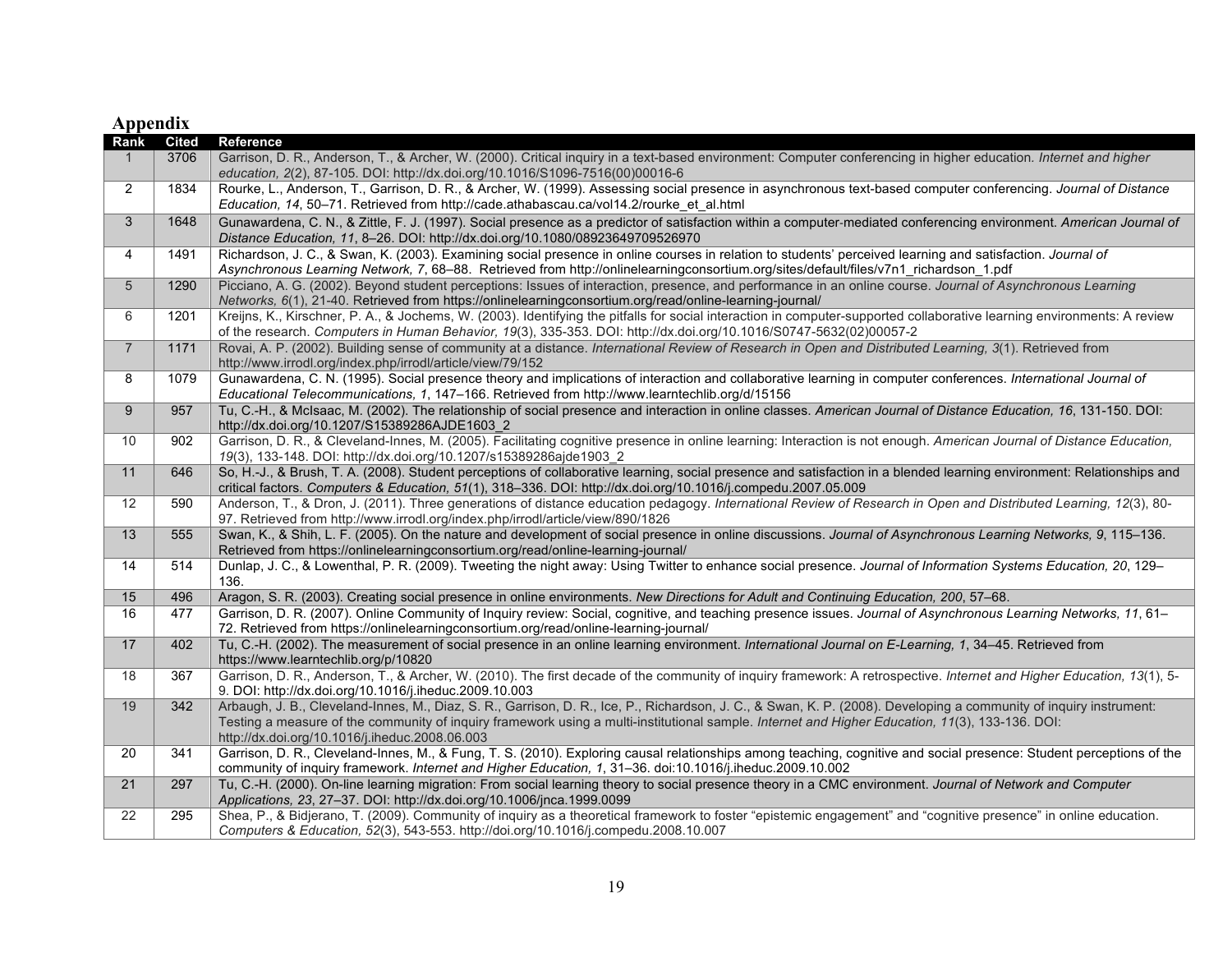| 23 | 287 | Akyol, Z., & Garrison, D. R. (2008). The development of a community of inquiry over time in an online course: Understanding the progression and integration of<br>social, cognitive and teaching presence. Journal of Asynchronous Learning Networks, 12, 3-22. DOI: http://dx.doi.org/10.24059/olj.v12i3.72                                                    |
|----|-----|-----------------------------------------------------------------------------------------------------------------------------------------------------------------------------------------------------------------------------------------------------------------------------------------------------------------------------------------------------------------|
| 24 | 281 | Kehrwald, B. (2008). Understanding social presence in text-based online learning environments. Distance Education, 29(1), 89-106. DOI:<br>http://dx.doi.org/10.1080/01587910802004860                                                                                                                                                                           |
| 25 | 276 | Shea, P., & Bidjerano, T. (2010). Learning presence: Towards a theory of self-efficacy, self-regulation, and the development of a communities of inquiry in online and<br>blended learning environments. Computers & Education, 55(4), 1721-1731. DOI: http://dx.doi.org/10.1016/j.compedu.2010.07.017                                                          |
| 26 | 254 | Hayashi, A., Chen, C., & Ryan, T. (2004). The role of social presence and moderating role of computer self efficacy in predicting the continuance usage of e-learning<br>systems. Journal of Information Systems Education, 15, 139-155. Retrieved from http://jise.org/Volume15/15-1/Pdf/139-Abs.pdf                                                           |
| 27 | 247 | Anderson, T. (2005). Distance learning-social software's killer ap?. Proceedings of the Open & Distance Learning Association (ODLAA) of Australia. Adelaide:<br>ODLAA. Retrieved from http://auspace.athabascau.ca:8080/bitstream/2149/2328/1/distance learning.pdf                                                                                             |
| 28 | 246 | Brady, K. P., Holcomb, L. B., & Smith, B. V. (2010). The use of alternative social networking sites in higher educational settings: A case study of the e-learning<br>benefits of Ning in education. Journal of Interactive Online Learning, 9(2), 151-170. Retrieved from http://www.ncolr.org/jiol/issues/pdf/9.2.4.pdf                                       |
| 29 | 246 | Tu, C. (2001). How Chinese perceive social presence: An examination of interaction in online learning environment. Educational Media International, 38(1), 45-60.<br>DOI: http://dx.doi.org/10.1080/09523980010021235                                                                                                                                           |
| 30 | 245 | Vaughan, N., & Garrison, D. R. (2005). Creating cognitive presence in a blended faculty development community. Internet and higher education, 8(1), 1-12. DOI:<br>http://dx.doi.org/10.1016/j.iheduc.2004.11.001                                                                                                                                                |
| 31 | 219 | Shin, N. (2002). Beyond interaction: The relational construct of 'transactional presence'. Open Learning, 17(2), 121-137. DOI:<br>http://dx.doi.org/10.1080/02680510220146887                                                                                                                                                                                   |
| 32 | 210 | Kreijns, K., Kirschner, P. A., Jochems, W., & Van Buuren, H. (2004). Determining sociability, social space, and social presence in (a)synchronous collaborative<br>groups. Cyberpsychology & Behavior, 7, 155-172. doi:10.1089/109493104323024429                                                                                                               |
| 33 | 205 | Russo, T., & Benson, S. (2005). Learning with invisible others: Perceptions of online presence and their relationship to cognitive and affective learning. Educational<br>Technology & Society, 8(1), 54-62. Retrieved from http://www.ifets.info/journals/8 1/8.pdf                                                                                            |
| 34 | 177 | Rourke, L., & Anderson, T. (2002). Exploring social communication in computer conferencing. Journal of Interactive Learning Research, 13(3), 259-276. Retrieved<br>from https://www.learntechlib.org/p/15133                                                                                                                                                    |
| 35 | 174 | Wise, A., Chang, J., Duffy, T., & Valle, R. Del. (2004). The effects of teacher social presence on student satisfaction, engagement, and learning. Journal of<br>Educational Computing Research, 31, 247-271. doi:10.2190/V0LB-1M37-RNR8-Y2U1                                                                                                                   |
| 36 | 172 | Swan, K., Shea, P., Richardson, J., Ice, P., Garrison, D. R., Cleveland-Innes, M., & Arbaugh, J. B. (2008). Validating a measurement tool of presence in online<br>communities of inquiry. E-mentor, 2(24), 1-12. Retrieved from http://online.purdue.edu/sites/purdue/files/Validating-a-Measurement-Tool-of-Presence-in-Online-<br>Communities-of-Inquiry.pdf |
| 37 | 170 | Stacey, E. (2002). Social presence online: networking learners at a distance. In D. Watson & J. Andersen (Eds.), Networking the learner: Computers in education (pp.<br>39-48). Boston, MA: Springer.                                                                                                                                                           |
| 38 | 169 | Kim, J., Kwon, Y., & Cho, D. (2011). Investigating factors that influence social presence and learning outcomes in distance higher education. Computers & Education,<br>57, 1512-1520. DOI: http://doi.org/10.1016/j.compedu.2011.02.005                                                                                                                        |
| 39 | 168 | Rogers, P., & Lea, M. (2005). Social presence in distributed group environments: The role of social identity. Behaviour & Information Technology, 24, 151-158.<br>doi:10.1080/01449290410001723472                                                                                                                                                              |
| 40 | 167 | Ke, F. (2010). Examining online teaching, cognitive, and social presence for adult students. Computers & Education, 55, 808-820. DOI:<br>http://doi.org/10.1016/j.compedu.2010.03.013                                                                                                                                                                           |
| 41 | 157 | Leh, A. S. C. (2001). Computer-mediated communication and social presence in a distance learning environment. International Journal of Educational<br>Telecommunications, 7, 109-128. Retrieved from https://www.learntechlib.org/p/8470                                                                                                                        |
| 42 | 154 | de Bruyn, L. L. (2004). Monitoring online communication: can the development of convergence and social presence indicate an interactive learning environment?<br>Distance Education, 25(1), 67-81. DOI: http://dx.doi.org/10.1080/0158791042000212468                                                                                                           |
| 43 | 149 | Caspi, A., & Blau, I. (2008). Social presence in online discussion groups: Testing three conceptions and their relations to perceived learning. Social Psychology of<br>Education, 11(3), 323-346. DOI: http://dx.doi.org/10.1007/s11218-008-9054-2                                                                                                             |
| 44 | 140 | Tu, C.-H. (2002). The impacts of text-based CMC on online social presence. Journal of Interactive Online Learning, 1(2), 1-24. doi:10.2224/sbp.2007.35.10.1399                                                                                                                                                                                                  |
| 45 | 136 | Borup, J., West, R. E., & Graham, C. R. (2012). Improving online social presence through asynchronous video. Internet and Higher Education, 15(3), 195-203. DOI:<br>http://doi.org/10.1016/j.iheduc.2011.11.001                                                                                                                                                 |